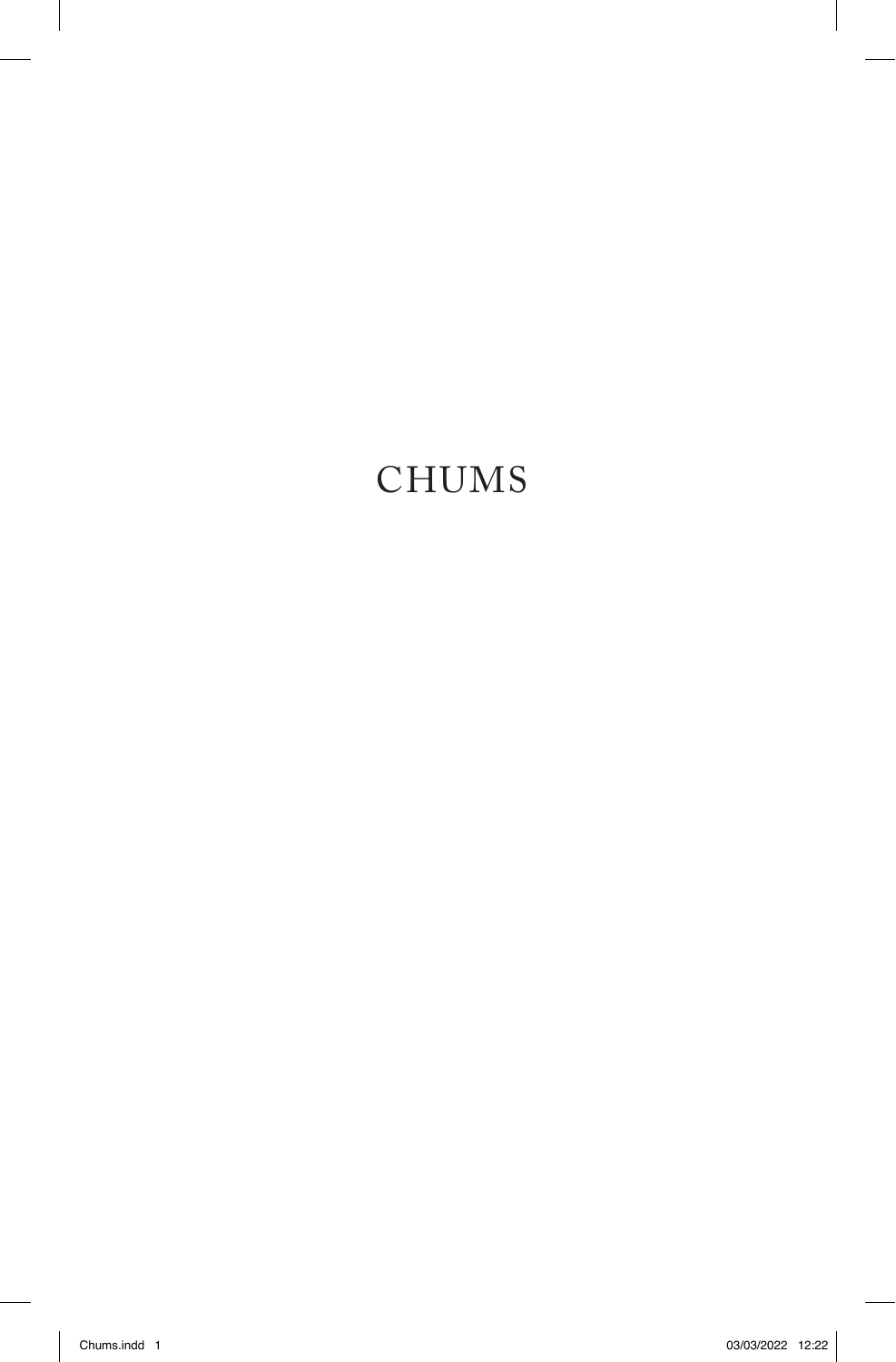#### also by simon kuper

 $\mathbf{I}$ 

Ĭ.

÷,

 $\mathbf{I}$ 

*The Happy Traitor Football Against the Enemy Barça*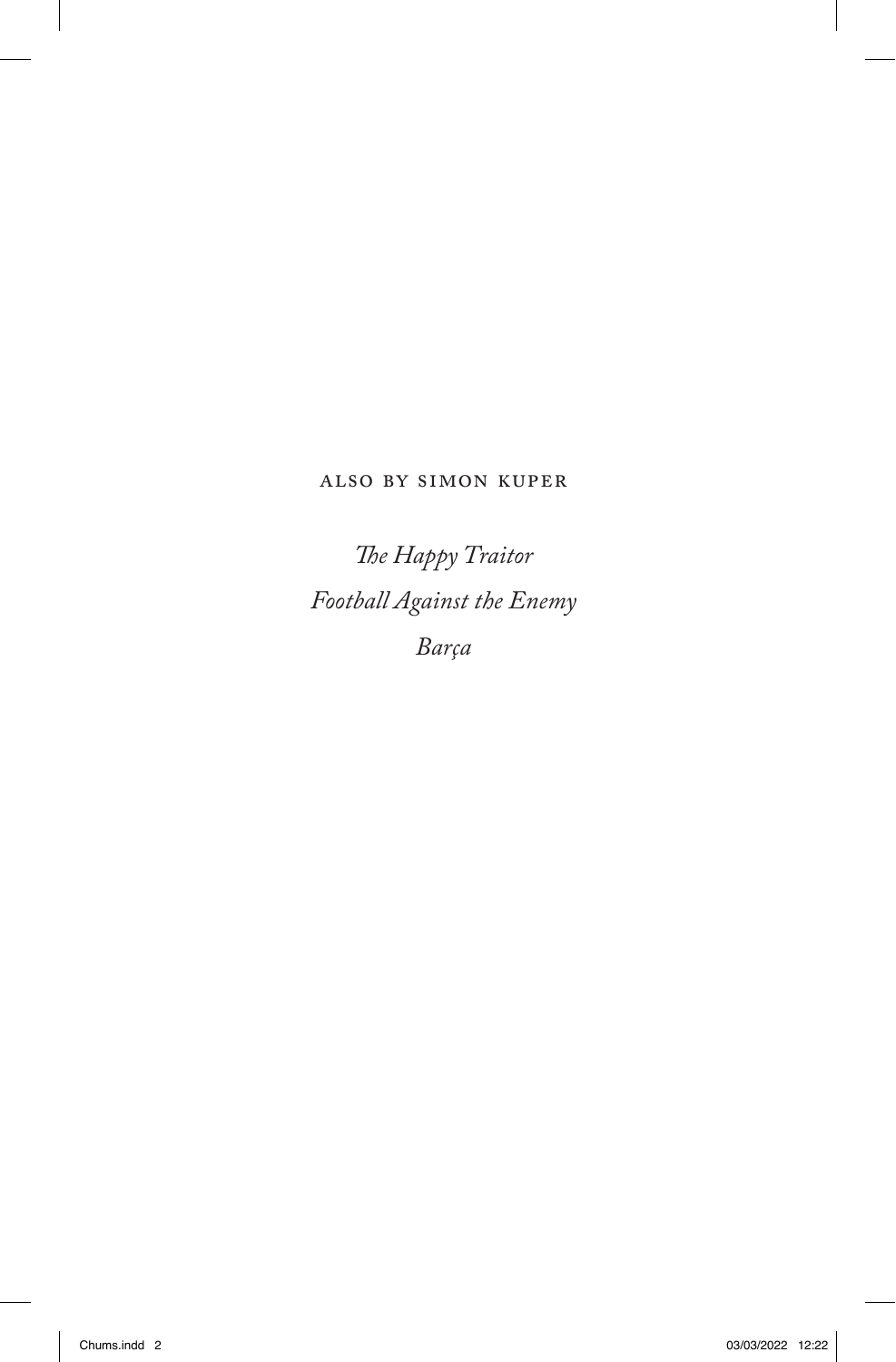# **CHUMS**

-1

 $\mathbf{I}$ 

How a Tiny Caste of OXFORD TORIES TOOK OVER THE UK

## simon kuper

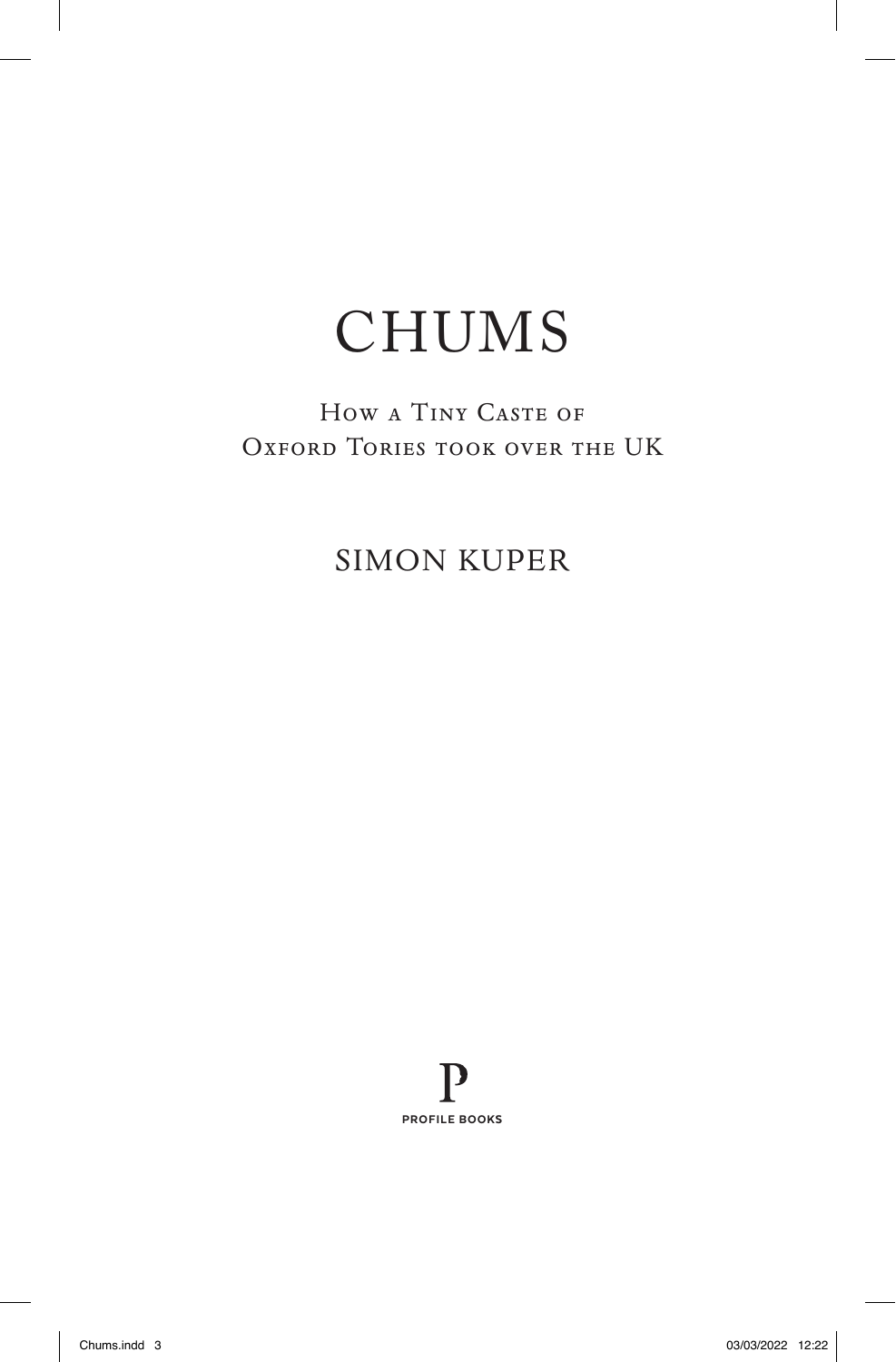First published in Great Britain in 2022 by Profile Books Ltd 29 Cloth Fair London ec1a 7jq *www.profilebooks.com*

Copyright © Simon Kuper, 2022 Some of the material in this book originally appeared in a different form in the *Financial Times* between 2013 and 2021.

'Going, Going' by Philip Larkin (p. 33) from the *High Windows* Collection, with thanks to Faber and Faber Ltd. 'Autumn Journal' by Louis MacNeice (p. 41, p. 59), with thanks to Faber and Faber Ltd. Magdalen College Oxford WW1 Memorial (p. 117), with thanks to The President and Fellows of Magdalen College, Oxford.

1 3 5 7 9 10 8 6 4 2

Typeset in Dante by MacGuru Ltd Printed and bound in Great Britain by Clays Ltd, Elcograf S.p.A.

The moral right of the author has been asserted.

All rights reserved. Without limiting the rights under copyright reserved above, no part of this publication may be reproduced, stored or introduced into a retrieval system, or transmitted, in any form or by any means (electronic, mechanical, photocopying, recording or otherwise), without the prior written permission of both the copyright owner and the publisher of this book.

A CIP catalogue record for this book is available from the British Library.

ISBN 978 1 78816 738 3 eISBN 978 1 78283 818 0

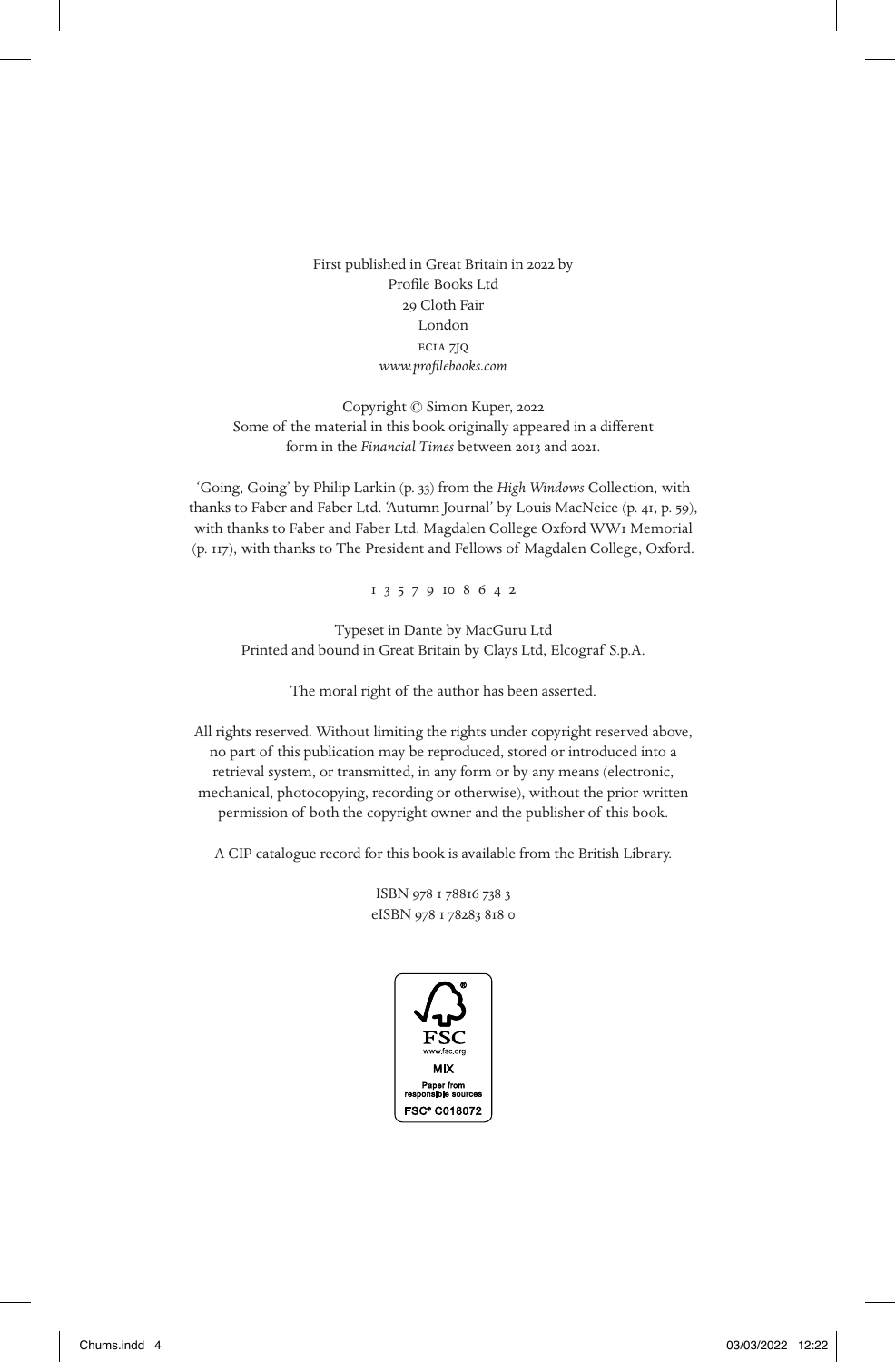*To understand the man you have to know what was happening in the world when he was twenty.* Attributed to Napoleon (probably apocryphal)

-1

-1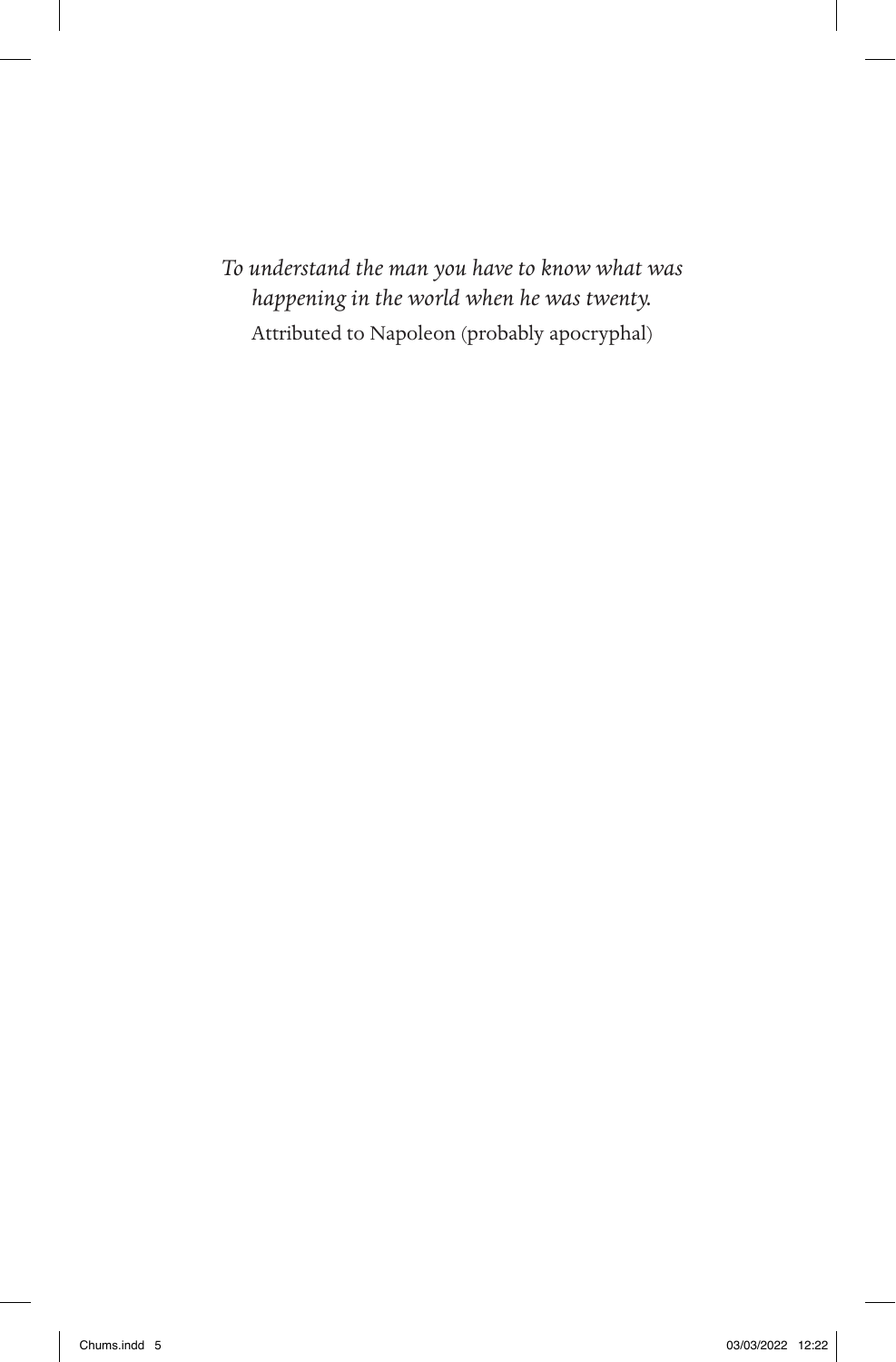## CONTENTS

 $\mathbf{I}$ 

 $\mathbf{I}$ 

| 1              |
|----------------|
| $\overline{7}$ |
| 2I             |
| 37             |
| 51             |
| 57             |
| 65             |
| 79             |
| 91             |
| 99             |
| II7            |
| I27            |
| 139            |
| I5I            |
| 157            |
| 167            |
| <b>175</b>     |
| 185            |
| 197            |
| 219            |
| 22I            |
| 223            |
|                |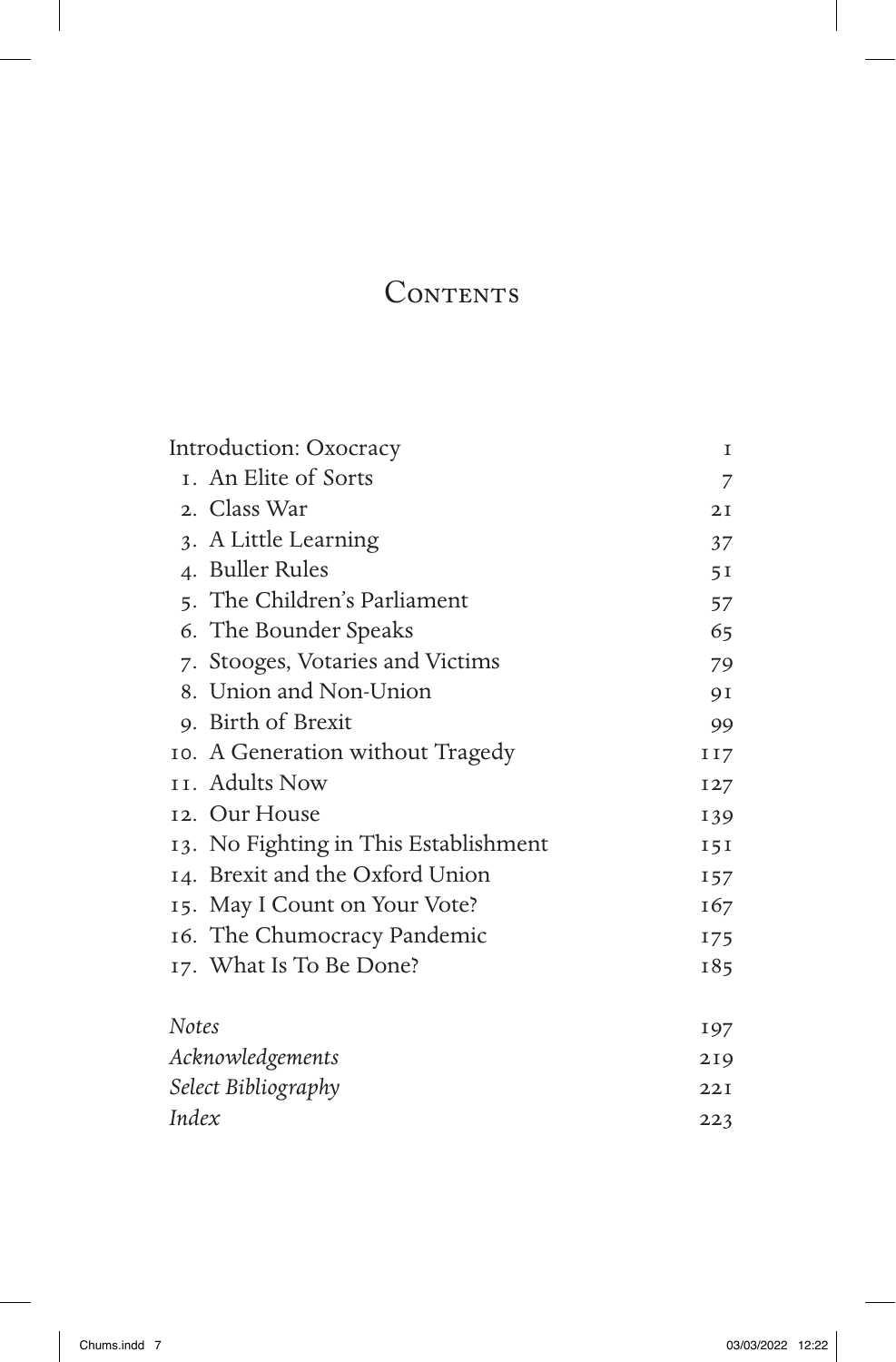#### INTRODUCTION

### **OXOCRACY**

*The keener observers of British public life will have noticed a particular breed of Establishment men and women. They're over forty, smugly successful and successfully smug. Chances are they were also educated at Oxford.* The Oxford student newspaper *Cherwell,* 24 February 1989

You turn the pages of yellowing student newspapers from the 1980s, and there they are, recognisably the same faces that dominate today's British news: Boris Johnson getting elected president of the Oxford Union debating society; a cheekily grinning Michael Gove among the 'Union hacks in five in a bed romp shocker';<sup>1</sup> and the pair of them being sold alongside Simon Stevens, future chief executive of the NHS, in a 'Union slave auction'.<sup>2</sup>

When I arrived at Oxford aged eighteen in 1988 to study history and German, it was still a very British and quite amateurish university, shot through with sexual harassment, dilettantism and sherry. Gove, Johnson, and the much less prominent David Cameron had graduated just before I arrived, but from my messy desk at the student newspaper *Cherwell*, I covered a new generation of future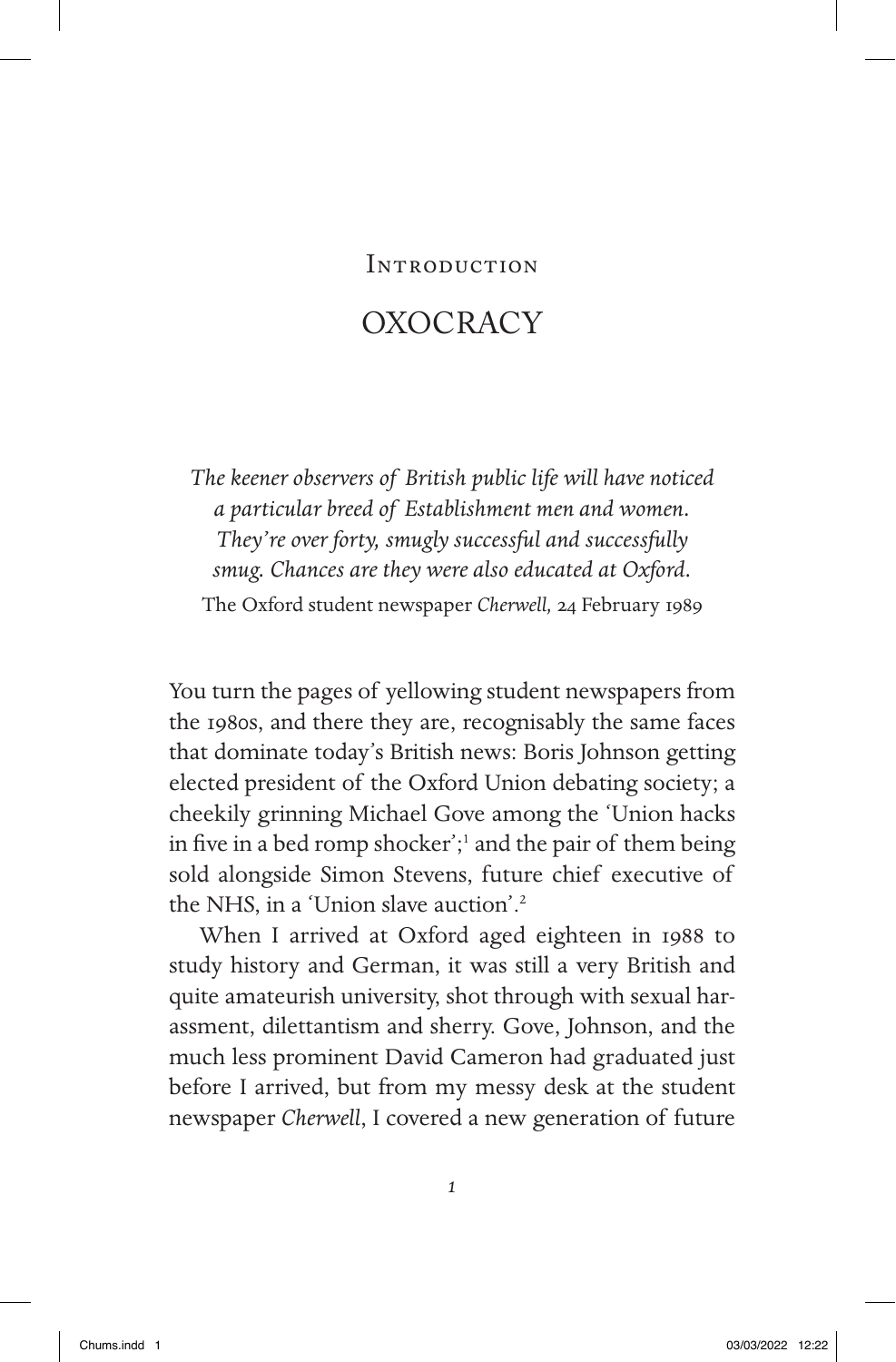politicians. You couldn't miss Jacob Rees-Mogg, the only undergraduate who went around in a double-breasted suit, or Dan Hannan, who founded a popular Eurosceptic movement called the Oxford Campaign for an Independent Britain. *Cherwell* was inaccurate, gnomic, a poor imitation of *Private Eye*, badly written in the trademark Oxford tone of relentless irony, with jokes incomprehensible to outsiders, but it turns out with hindsight that we weren't just lampooning inconsequential teenage blowhards. Though we didn't realise it, we were witnessing British power in the making.

I didn't know any of the future powerbrokers personally, because we were separated by the great Oxford class divide: I was middle class, from a London comprehensive (after many years abroad) and they were mostly public schoolboys. I was an outsider who happened to be looking in through the window. Today I am more of an inside-outsider: after a few post-university years living in the UK, I emigrated to Paris in 2002 and have made my life there, but through my column in the *Financial Times*, I have become a kind of corresponding member of the British establishment.

The Oxford Tories – and especially the Etonians among them – were made by many forces besides Oxford. They had been groomed for power since childhood. One classics tutor at Oxford compares Johnson to the ghastly upper-class Athenians in Plato's *Dialogues*: they had been corrupted long before they came to study with Socrates.

But Oxford matters too, as an independent variable. Evidence of this is that it's possible to tell the story of British politics in the last twenty-five years almost without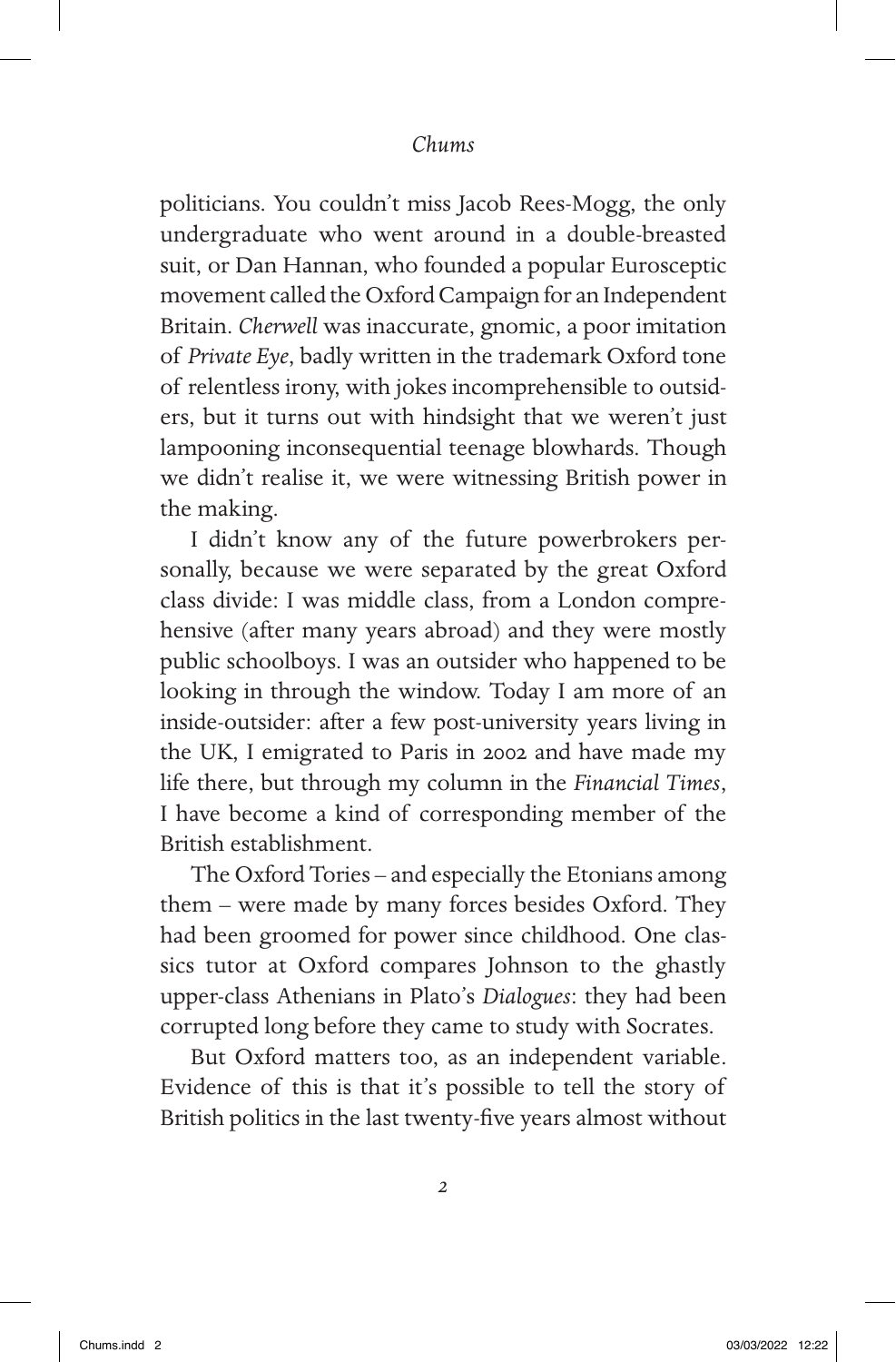#### *Oxocracy*

reference to any other university. I will argue in this book that if Johnson, Gove, Hannan, Dominic Cummings and Rees-Mogg had received rejection letters from Oxford aged seventeen, we would probably never have had Brexit.

On 24 June 2016, the early morning after the referendum, as I watched the leading Leavers and Remainers traipse across my TV screen, almost all, except Nigel Farage, Oxford types of my generation, I realised: Brexit and today's British ruling class were rooted in the university I had known. Only about 3,000 undergraduates a year attend Oxford, or less than 0.5 per cent of each British age cohort,<sup>3</sup> yet the UK is an Oxocracy. It has been for a while. Of fifteen prime ministers since the war, eleven went to Oxford. (Churchill, James Callaghan and John Major didn't go to university, and Gordon Brown was at Edinburgh.) Three consecutive Oxford Tory prime ministers have ruled the UK since 2010. So how has Oxford captured the British machine? And with what consequences?

In trying to answer those questions, I have always kept in mind that there are many different Oxfords. Lots of students never give a moment's thought to politics. Even among the politically minded, the Oxford of state-school pupils like Harold Wilson, Edward Heath or Margaret Thatcher wasn't the Oxford of Etonians like Harold Macmillan, Cameron or Johnson.

And there are important differences as well as similarities between say, Macmillan and Johnson. The Tory public schoolboy returns in every generation, but each time in altered form. I've tried to understand how the Oxocracy has changed over time, as well as the ways in which it has stayed the same.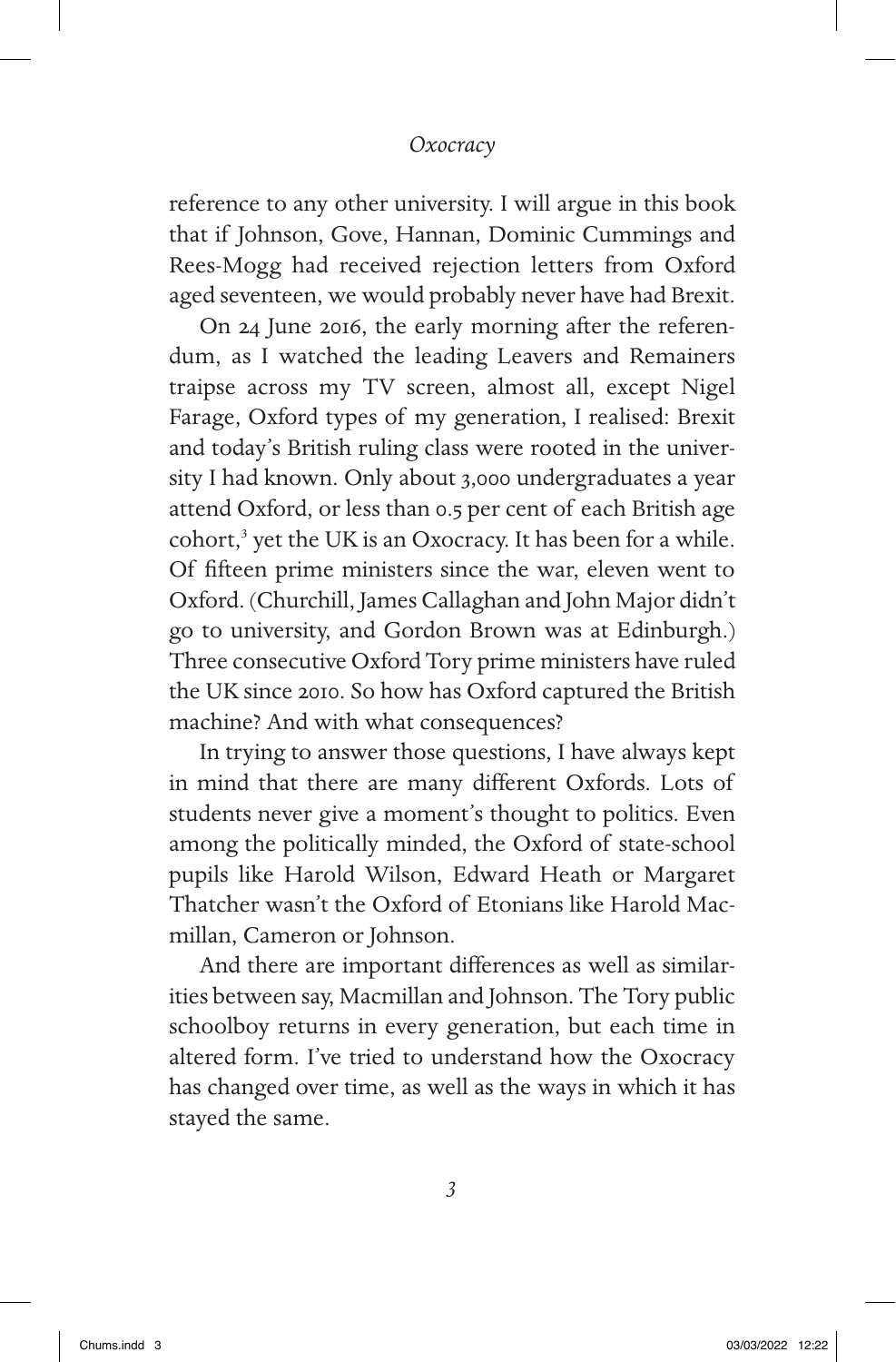A few quick words about what this book is not. It's not my personal revenge on Oxford: I was very happy at university, and learned a fair bit. Having grown up outside Britain, I was enchanted by the banter of Brits who had been trained since infancy to speak well. I also felt blessedly free of the class anxieties that most of the natives seemed to carry around with them. I mooched around Magdalen Deer Park, fell hopelessly in love and made lifelong friendships while playing bad cricket or dissecting indie songs at 5 a.m.

Nor is this book my name-dropping memoir, a jolly boys' story about the japes we all had at university, or my claim to be an outrider of some exclusive power club. It's not an attempt to relitigate the Brexit referendum, or to unearth all the reasons why 17 million people voted Leave. It's not a twee Oxford tale of witticisms exchanged by long-dead dons. It's not a book about today's somewhat different Oxford. It's not another biography of Boris Johnson.

Rather, it's an attempt to write a group portrait of a set of Tory Brexiteers – overwhelmingly men – from the traditional ruling caste who took an ancient route through Oxford to power. This caste is just a small subset of Oxford. But it matters because it's omnipresent in modern British political history.

These men were atypical in their beliefs: most Oxford graduates surely voted Remain in 2016. The Tory Brexiteers were a minority even among Oxford politicos in the 1980s. Their fellow students included most of the clique that would surround Cameron's premiership and his Remain campaign, as well as several future senior Labour figures.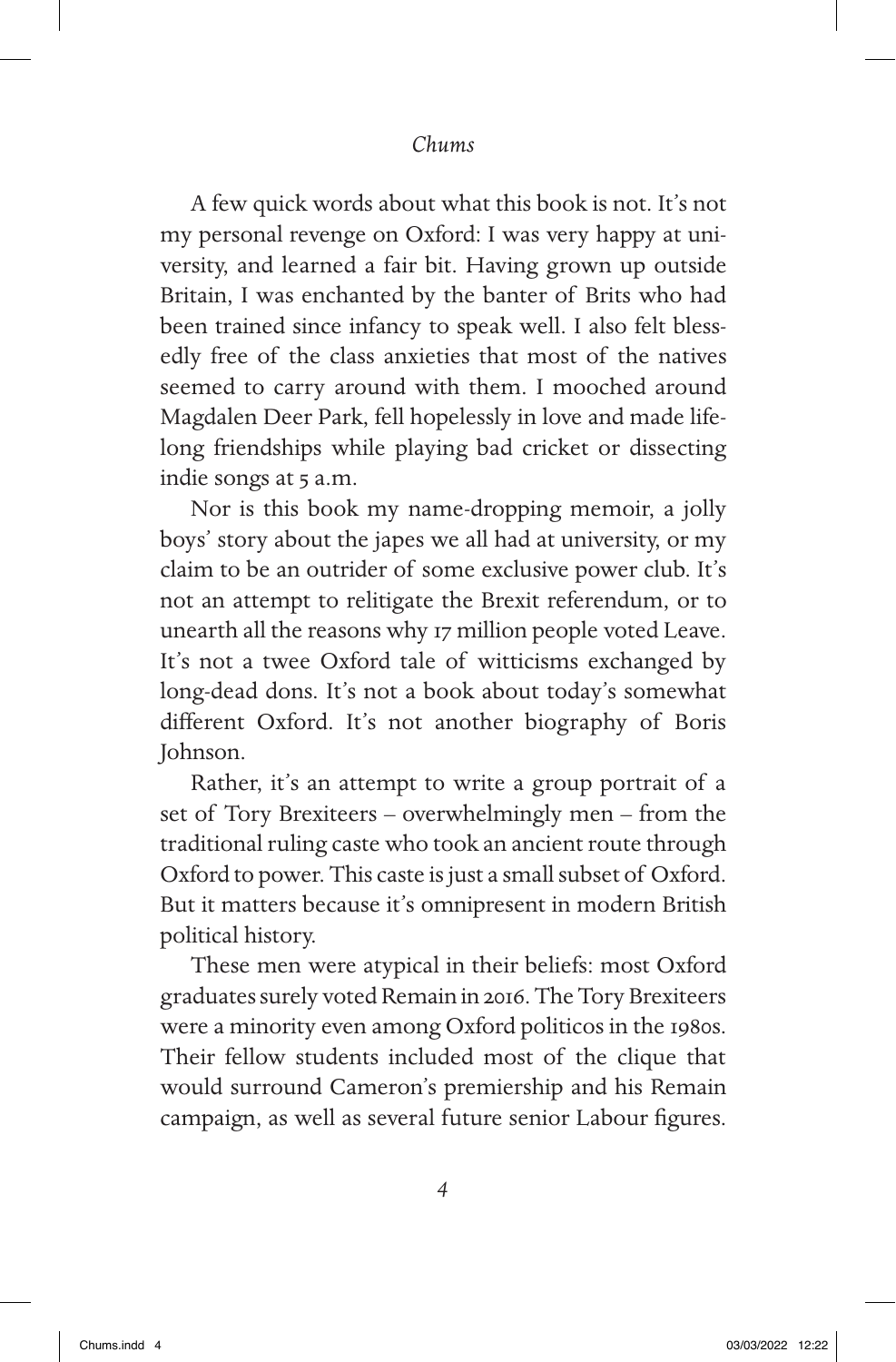#### *Oxocracy*

Johnson and the graduate law student Keir Starmer left Oxford in the same summer of 1987; Cameron graduated a year later.

Much of the media elite of the 2020s was there, too. In 1988/89, two third-year students named Emma Tucker and Zanny Minton Beddoes shared a dingy flat by the canal near the train station. By 2022, Tucker was editing the *Sunday Times*, and Minton Beddoes the *Economist*. The editors of the *Guardian*, the *Telegraph* and the *Daily Mail* in 2022 had also passed through 1980s Oxford. Nick Robinson, presenter of the BBC's *Today* programme, was a Union star of Johnson's era.

But the Tory Brexiteer subgroup dominates this story, because it won. It has ended up making Brexit and remaking the UK. To understand power in today's Britain requires travelling back in time to the streets of Oxford, somewhere between 1983 and 1993.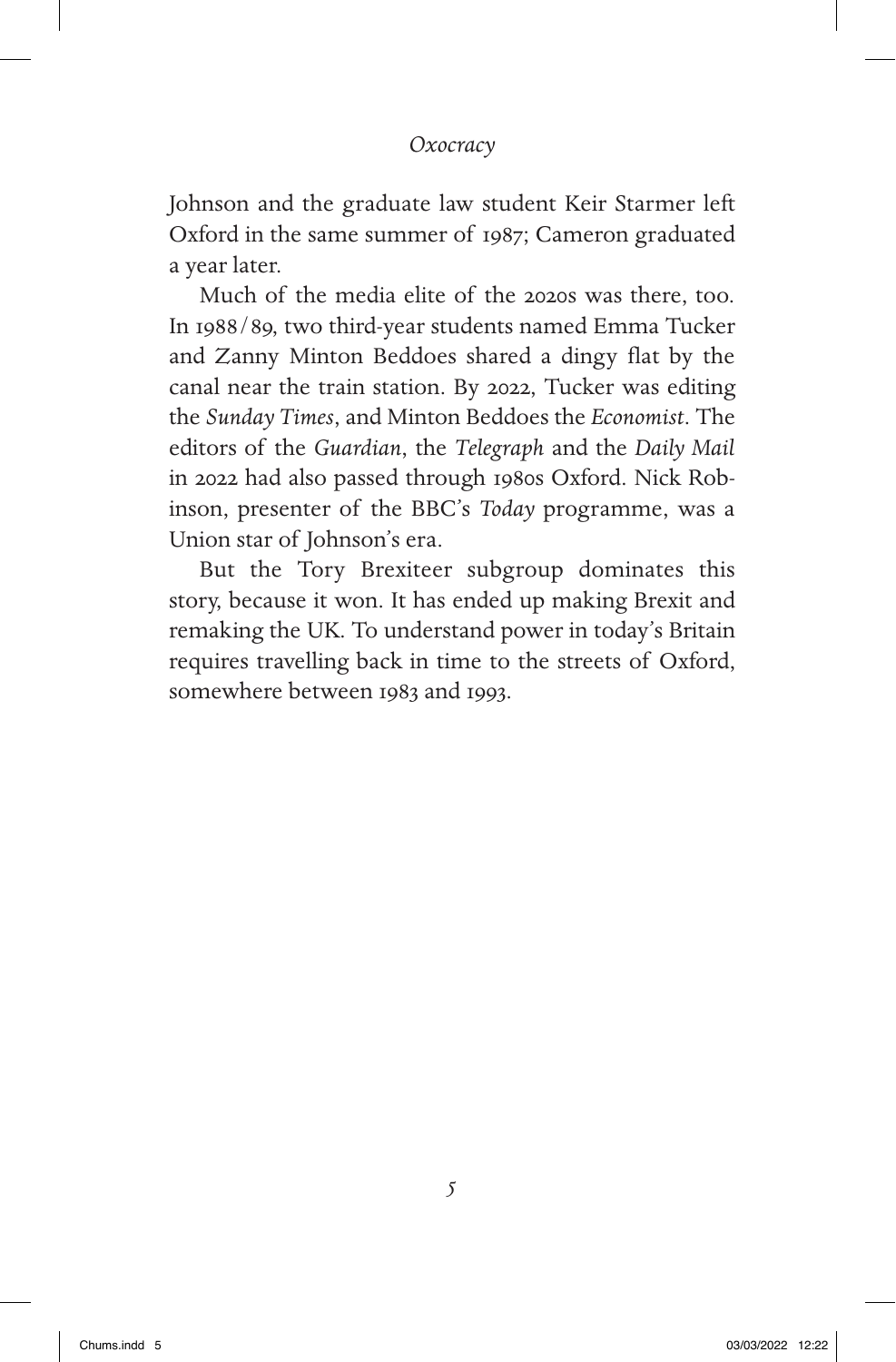1

## An Elite of Sorts

*Oxford is, without a doubt, one of the cities in the world where least work gets done.* Javier Marías, *All Souls* (1992)

Good A-levels weren't enough. To get into Oxford you had to succeed in a peculiarly British ritual, the entrance interview. In 1987, when I went through it, it worked like this: you are seventeen years old. You are wearing a new suit. You travel to Oxford. Eventually you find the tutor's rooms. Perhaps you're served sherry, which you've never seen before. Then you talk.

The tutors, sprawled on settees, drawl questions about whatever is keeping them awake. I know an applicant who was asked, 'Don't you think the Piazzetta San Marco in Venice looks like a branch of Barclay's bank?' The Oxford interview tested your ability to speak while uninformed – to say more than you knew. Many dons of the time were looking for what they would call 'Renaissance men' (or even women) who might be fun to teach. They were free to apply their personal discretion: one tutor I knew unapologetically favoured tall, blond public school boys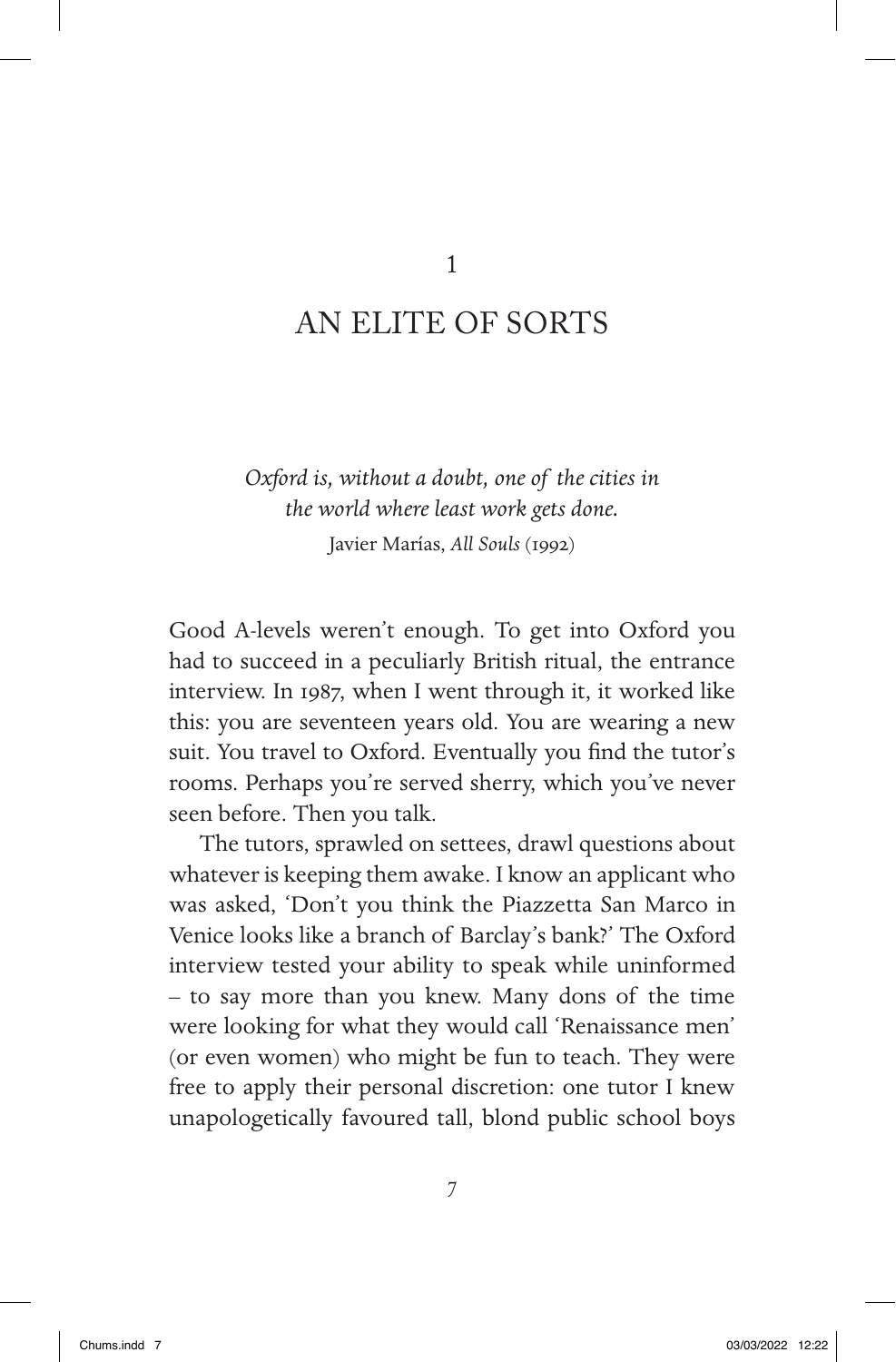and girls. If you had good school results and could write and talk, you were handed your entry ticket to the British establishment.

Getting in wasn't particularly difficult for white men from the upper middle or upper class – a category that in those days made up the bulk of the intake. Men's colleges had only started to admit women in 1974, to the dismay of many dons,<sup>1</sup> and by the mid 1980s women still only accounted for about 30 per cent of students.<sup>2</sup> (The story told in this book is dominated by men, but that's because the caste I am describing is, too.)

There was little competition for Oxford places from the country's other ranks. In 1980, only 13 per cent of young Britons went into full-time higher education at all.<sup>3</sup> Oxford in 1981 admitted two applicants out of five.<sup>4</sup>

The twenty-year-old Michael Gove summed it up fairly accurately in 1988, when he was president of the Oxford Union: 'Oxford changed only in its admittance of the daughters as well as the sons of the well-heeled middle class.' ('Well-heeled middle class' was a euphemism.) Gove complained that Oxford was 'not truly elitist', meaning not academically excellent.

It would be a better place if it was … If we perceived Oxford as the place where our future leaders were educated rather than where our present leaders sent their children to be finished then we might have a healthier society.<sup>5</sup>

Oxbridge in the 1980s still allowed the 'seventh term', the tradition of pupils at private schools staying on after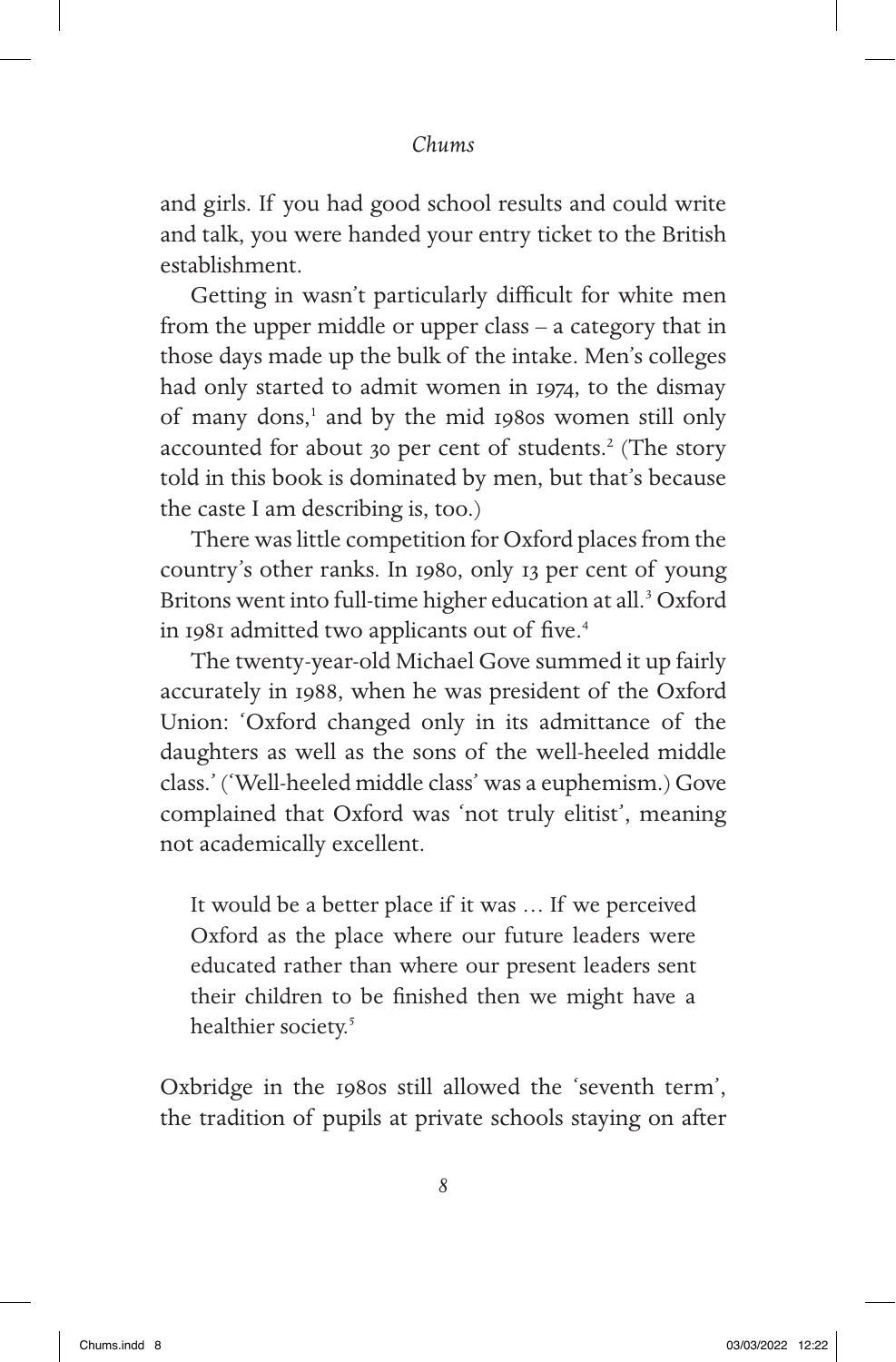A-levels for an extra term during which they were coached specifically for Oxbridge entry,<sup>6</sup> complete with practice interviews. When I asked about preparation for the Oxford exam at my comparatively well-favoured comprehensive school, there wasn't any. The head of sixth form told me he didn't want me to go to Oxford anyway, as he didn't believe in selective education.

My school was a former grammar that had gone comprehensive in the early 1980s. The grammars had long been the public schools' main competitors, and their closing by both Labour and Conservative governments (for good and bad reasons) had skewed the field even further in favour of the upper classes.7 By 1991/92, my last year at Oxford, 49 per cent of incoming students were from British independent schools and just 43 per cent from state schools. (The balance came from overseas.)<sup>8</sup>

If you were from public school and got rejected by Oxford, you might still get in, because it was your school's job to know which tutor to ring to lobby on your behalf. 'One or two telephone calls are still necessary to find places for the borderlines,' noted Westminster's headmaster John Rae in the 1970s.<sup>9</sup> Some lavish dinners for dons may have gone into preparing for those calls.10

The future journalist Toby Young, rejected after failing to get the two Bs and a C at A-level that Brasenose College had required of him, was lucky enough to have a father well positioned to phone the admissions tutor himself.<sup>11</sup> Warts and all, Young is a bright man who cannot simply be written off as a member of the undeserving rich. But he got into Oxford only because his father was Michael Young, Baron Young of Dartington, author of the 1945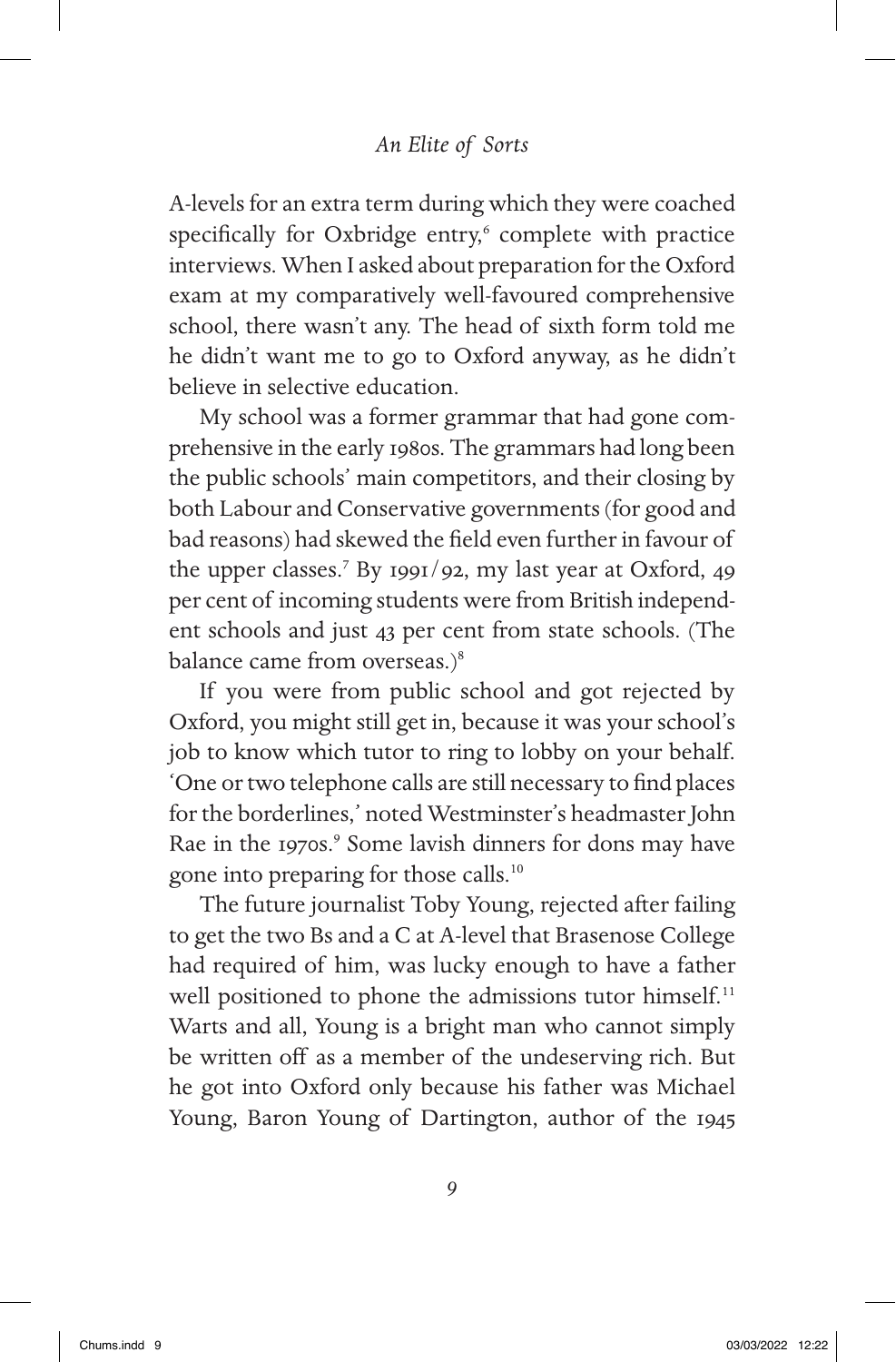Labour manifesto, founder of the Open University and inventor of the term 'meritocracy'.

The few outsiders who dared apply to Oxford generally sensed on arrival that they were out of place. A postman's son I know was so scared of meeting people in the days around his entrance interview that, he says, 'I sat in my room in my underpants eating Maltesers'. He ended up becoming an Oxford don himself.

Another Oxford tutor of humble origins recalls, in the 1990s, interviewing state-school kids who would sit perched terrified at the front of their chair. He learned to tell them, 'It's okay, you can relax,' whereupon the pupil would move back two inches. By contrast, one applicant he interviewed – the son and grandson of Oxford men, who had the surname of a past prime minister – leaned back in his chair 'as if he owned the place'. This ex-tutor reports having let in mostly private-school applicants over the years ('we got a bit depressed sometimes'), simply because not many state-school pupils applied.

Fiona Hill, a miner's daughter at a comprehensive school in the north-eastern town of Bishop Auckland, had predictably failed the Oxford entrance exam, which she took without any preparation. The question about Schopenhauer's theory of the will floored her because she didn't know who Schopenhauer was. Hertford, the Oxford college most favourable to state-school pupils, invited her for interview anyway. She arrived there in 1983 in an inappropriate outfit sewn by her mother. While waiting to go into the interview, she spoke to another girl, who, recoiling at her accent, said, 'I'm sorry, but I have no idea what you just said.' When Hill got up to walk into the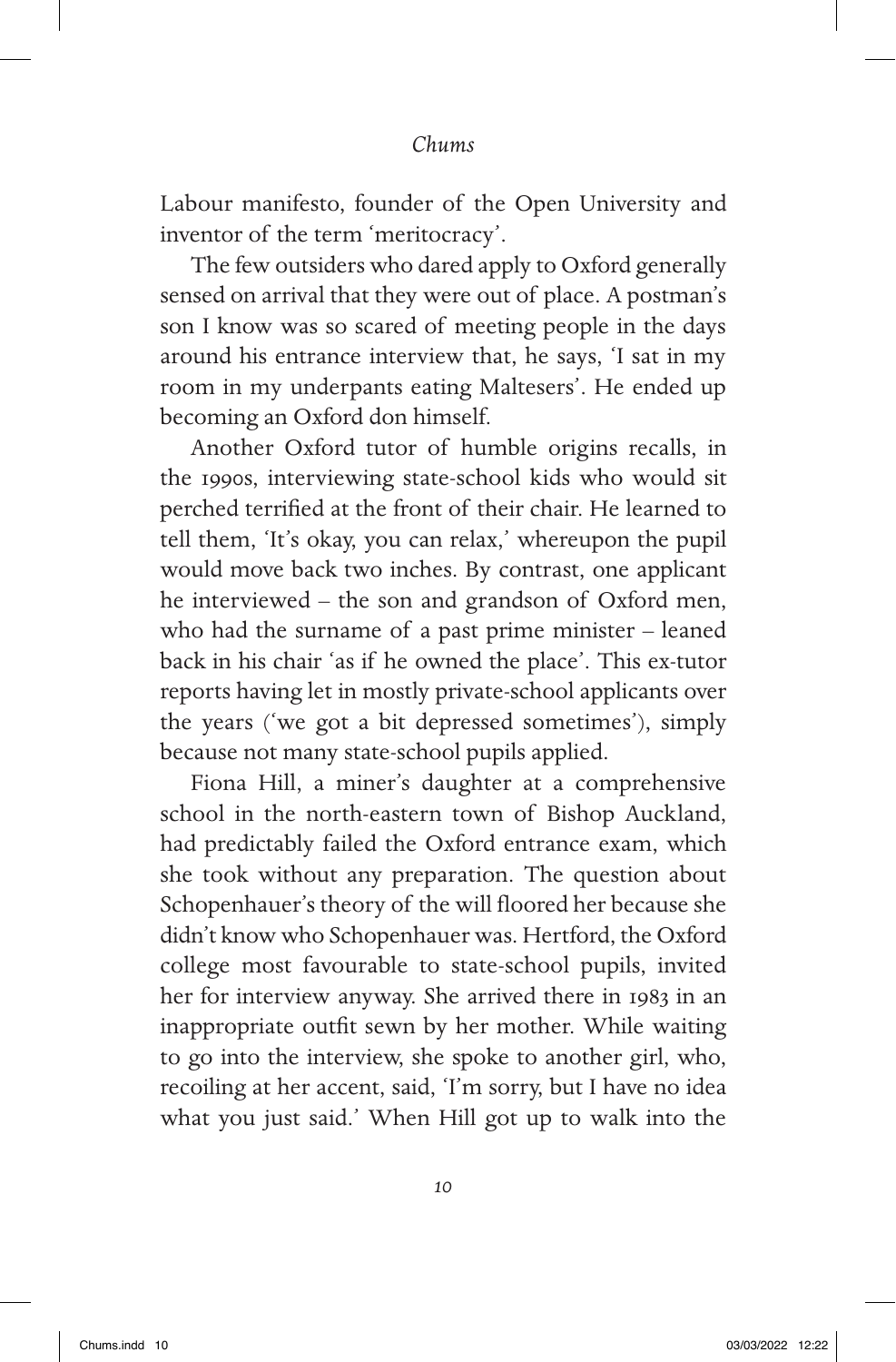interview room, a girl tripped her, possibly accidentally, and she fell against a door frame and had to start the interview with a bleeding nose. The kindly don who interviewed her suggested she apply to St Andrews instead. She did, and went there.<sup>12</sup>

Looking back, Hill compared her Oxford experience to 'a scene from *Billy Elliot*: people were making fun of me for my accent and the way I was dressed. It was the most embarrassing, awful experience I had ever had.' She said this in a discussion at a *Guardian* newspaper's members' event, in which she was identified simply as 'Fiona Hill, 50'.13 By then she had moved to the US, where nobody could place her north-eastern English accent and where she became an academic expert on Russia, a senior White House official, and later a star witness against Donald Trump in his first impeachment trial. Her talents were lost to the UK.

Oxford's detractors and defenders both favour the same term: 'elitist'. But they mean two different things by it. For detractors, 'elitist' refers to the hereditary elite; for defenders, it means the meritocratic elite. In truth, almost everyone who gets into Oxford is a mixture of privilege and merit in varying proportions.

That's true even of Etonians. Eton's mission isn't simply to produce posh gentlemen. It's to produce the ruling class. In the 1920s, an Etonian like Alec Douglas-Home could be admitted to Oxford practically as his birthright, get a third-class degree and still go on to become prime minister, the third consecutive Etonian in the job.14 From 1900 to 1979, nearly a quarter of all cabinet ministers had been to Eton.<sup>15</sup>

But when the rules changed, and the ruling class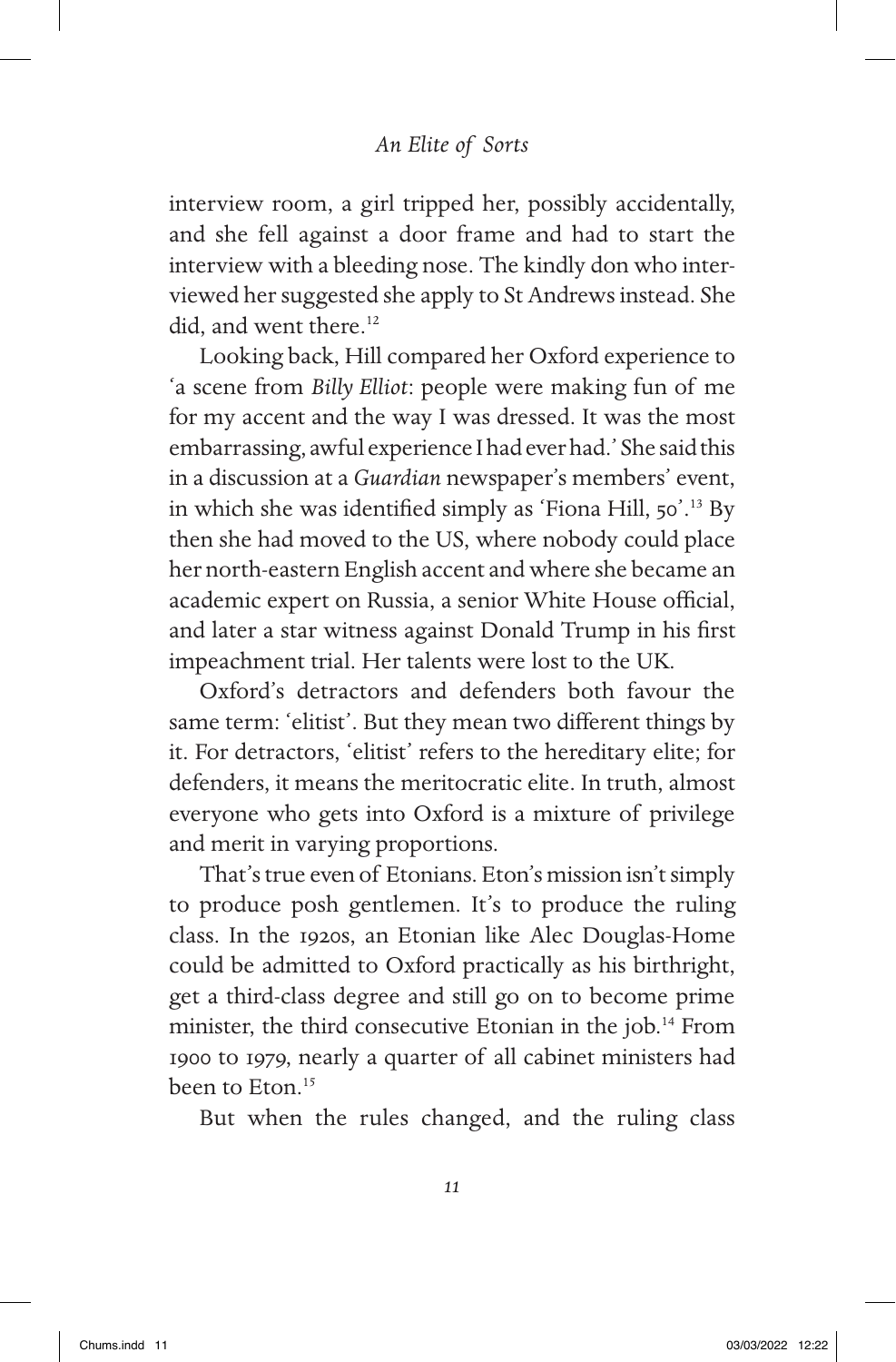needed to be meritocratic swots who could pass exams, Eton began producing meritocratic swots. Anthony Sampson wrote in his updated *Anatomy of Britain* in 1982 that whereas Etonians had previously been considered 'confident, stupid and out of touch', by the 1980s they were considered 'confident, clever, but still out of touch'. Andrew Adonis explains that Eton was transformed from 'essentially a comprehensive school for the aristocracy … into an oligarchical grammar school', albeit still filled with mostly 'the same sort of boys'.16 Their privilege remained intact. Yet by the Thatcher years, many were confident enough to claim that they had risen on merit alone.

Once you arrived at 1980s Oxford, workaholic study was not encouraged. This was an old tradition. Graham Greene reminisced late in life: 'For nearly one term I went to bed drunk every night and began drinking immediately I awoke … I only had to be sober once a week when I read an essay to my tutor.'17 Stephen Hawking, who had 'come up' in 1959, found

the prevailing attitude … very anti-work. You were supposed either to be brilliant without effort or to accept your limitations and get a fourth-class degree. To work hard to get a better class of degree was regarded as the mark of a grey man, the worst epithet in the Oxford vocabulary.<sup>18</sup>

Writing in the 1970s, Jan Morris praised Oxford's fetish of 'effortless superiority': 'The former women's colleges pride themselves on their high proportion of first-class degrees; but their emphasis on brains, on work and on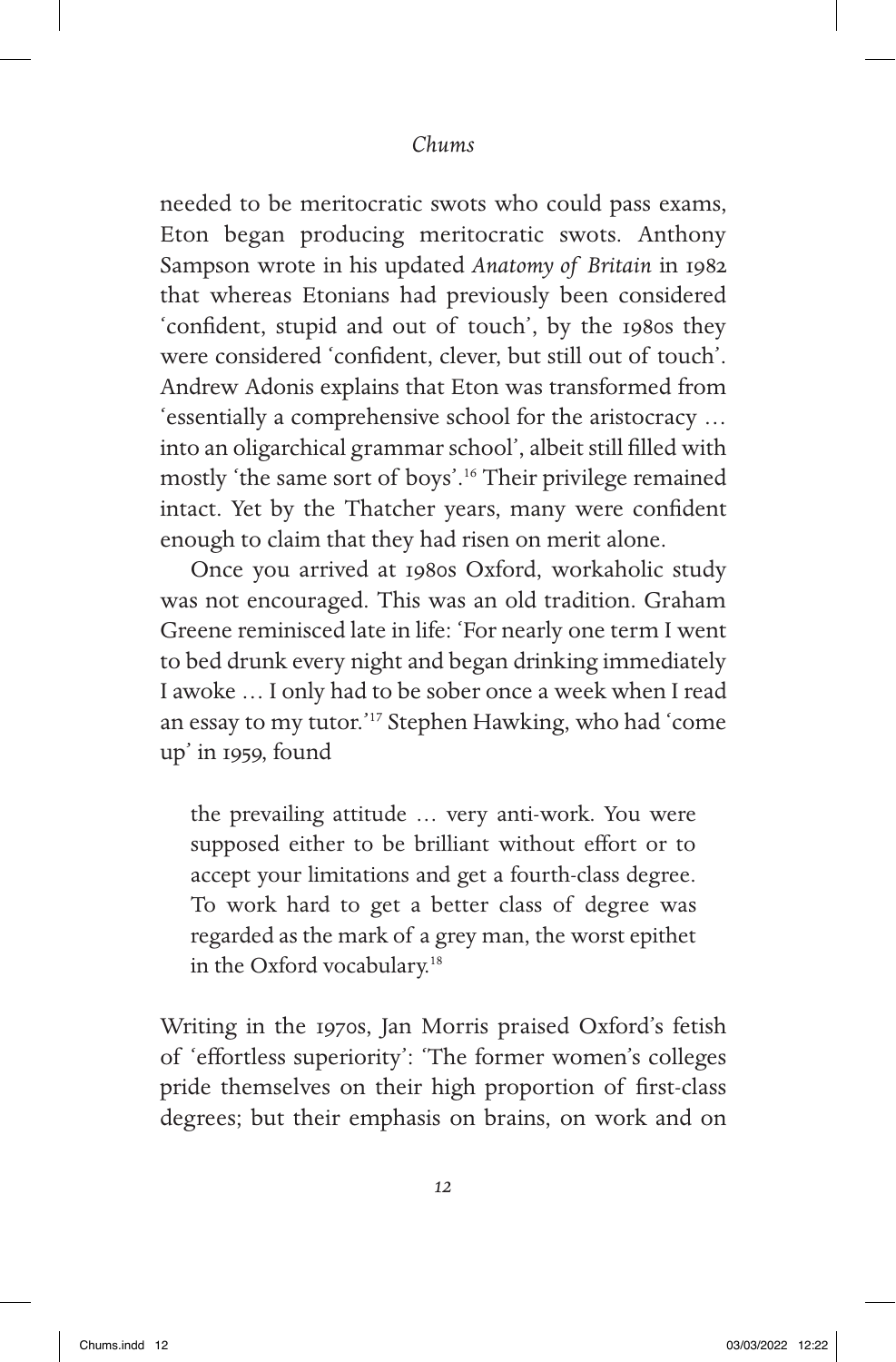examination results is out of Oxford's character.' Morris complained that 'the new Oxford standards, so ably supported by the women … prize a first-class mediocrity above an idle genius'.19

Ross McInnes, an Australian Frenchman who came to Oxford in the 1970s from a Parisian lycée, and in later life became chairman of the French aerospace group Safran, remarked: 'What struck me about Oxford was the ease with which you could manage academic life and social life and political life. That's very different from France: here, if you go to a [selective] *grande école*, all you do is work, and your academic performance determines the rest of your career.'

In Britain, where university meant living in residence almost unsupervised from the age of eighteen, the principal aim of most students was to have fun and forge lifelong friendships (which would double as career networks). Boris Johnson's page in Eton's Leave Book of 1983 featured a photograph of himself adorned with two scarves and a machine gun, and an inscription pledging to register 'more notches on my phallocratic phallus'.<sup>20</sup>

Safe in the knowledge that you could put Oxford on your CV for ever, you had three years to enjoy this magical place. Most students I knew devoted their energies to trying to grow up, make friends, drink beer, play sport and find love. A survey in my time showed that the average undergraduate worked twenty hours a week during term time – which meant just twenty-four weeks a year. An arts student could get by on four hours' work a week, wrote Allegra Mostyn-Owen, Johnson's college girlfriend and first wife, though she was probably exaggerating for effect.<sup>21</sup>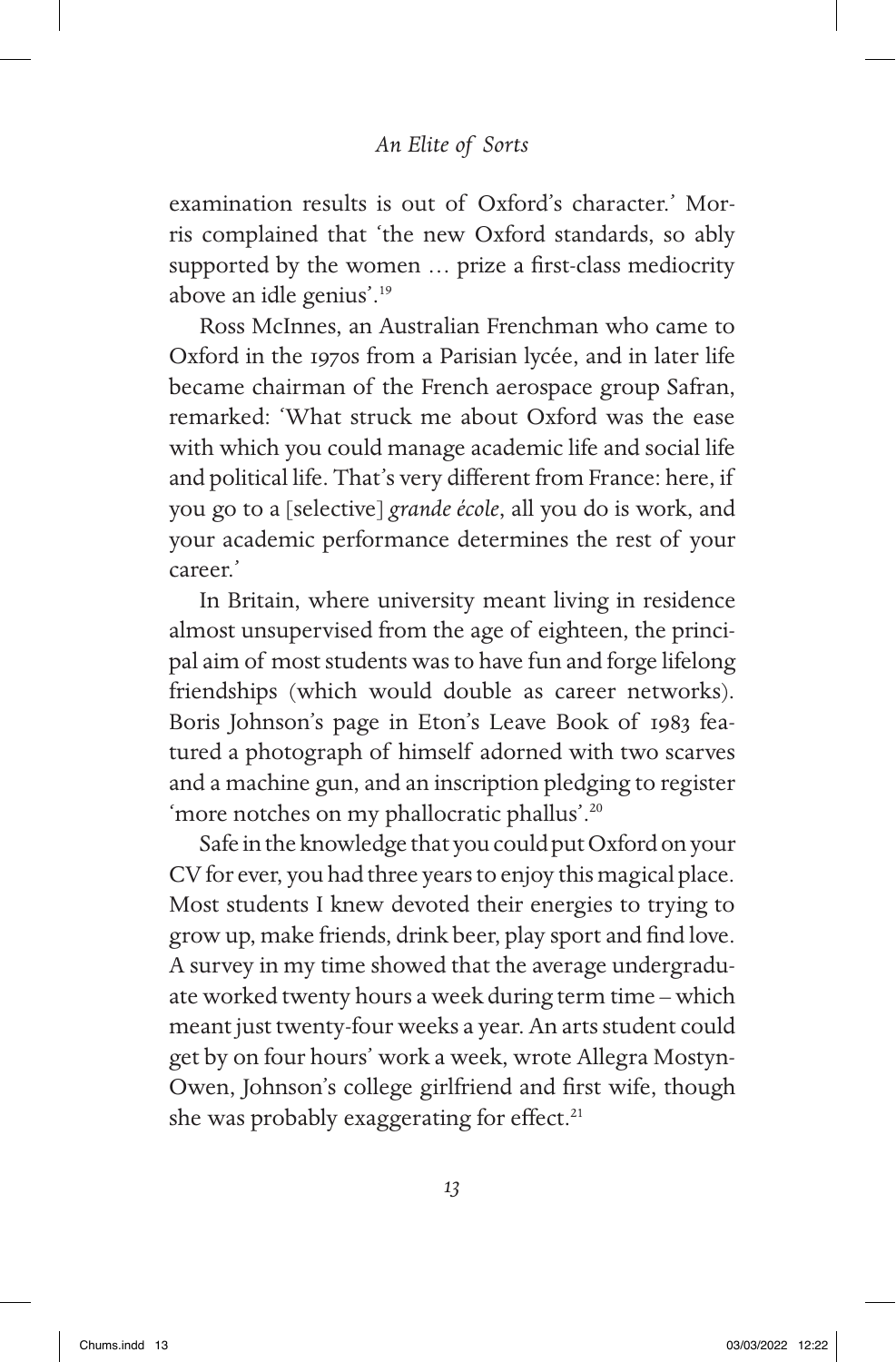The American graduate student Rosa Ehrenreich arrived at Oxford from Harvard in 1991. 'The overall ethos of the university,' she wrote later, 'was sufficiently antiintellectual, laddish, and alcoholic that the best and most interesting undergraduates either voted with their feet by retreating to the privacy of their rooms or, in self-defence, censored their real thoughts and pretended to be as boorish as their peers.'22 Oxford and Cambridge, she pointed out, had little incentive to raise academic standards because they had a near monopoly on the most highly qualified British students.<sup>23</sup>

Oxford's customer base certainly wasn't very demanding. British undergraduates in the 1980s were studying for free, and had already obtained life membership of the establishment, regardless of how little they actually learned at university. For the rest of their lives they would have a vested interest in perpetuating popular awe of Oxford, so they were unlikely to start doing down the place. Frank Luntz, the American Republican pollster, had a miserable time as a doctoral student at Oxford in the 1980s, but he says: 'When I graduated from there and started to complain about it, I was told by my fellow Oxfordians: "Be quiet. This place is magic, it's going to take you to a lot of places, so don't diss it."'

You were welcome to work hard at Oxford if you wanted. Many students chose to, some to the point of workaholism. But in the 1980s and 1990s, this wasn't obligatory. There were classicists who used their four years at Oxford to read all of Homer and Virgil. Others didn't.

Arts students in the 1980s rarely attended seminars. Lectures were considered an entertainment option, like going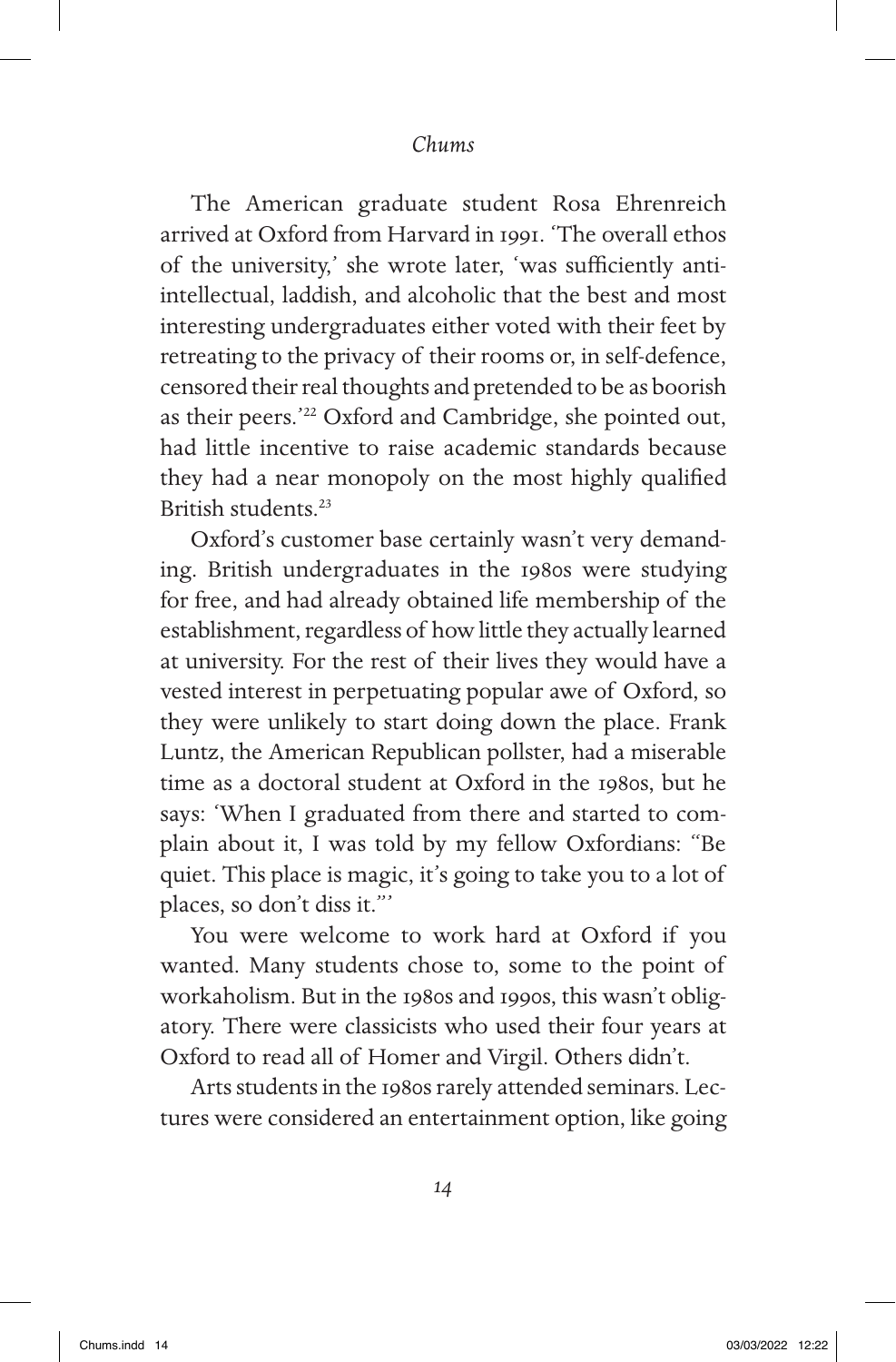to see a film, so only a few famed performers drew an audience. A common student workload was one or perhaps two tutorials a week, for each of which you had to write a shortish essay without footnotes. A common working method was the 'essay crisis': an all-nighter, fuelled by black coffee or 'speed' tablets, followed by a shaky tutorial and then recovery in the college bar.

Essays weren't expected to feature original research. You just had to read bits of a few books, or at least bits of a couple of books (or, if you were really pressed, one book), and then ideally lay out a bold, counterintuitive argument showing that the conventional wisdom about the topic was all wrong.

For your Finals exams, you wrote multiple such papers in three hours while dressed in the dark formal outfit known as 'subfusc'. Men in black ties and women in short black skirts as if they were cocktail waitresses, many tranquillised to the gills, would file into Schools past the university's 'subfusc checkers'.

The provocative essay style tended to come more naturally to men than to women. Elegant writers able to produce in a hurry, and to argue cases they didn't necessarily believe, often did better than serious scholars who had read all the set texts and cared about nuanced complexity. The essay style I absorbed at Oxford turned out to be ideal preparation for a career as a newspaper columnist. Reading the *Economist*, something of a weekly collection of provocative short essays, I see I'm not alone. To my dismay, I recognise a lot of myself in the Oxford Tories: I too learned at Oxford how to write and speak for a living without much knowledge.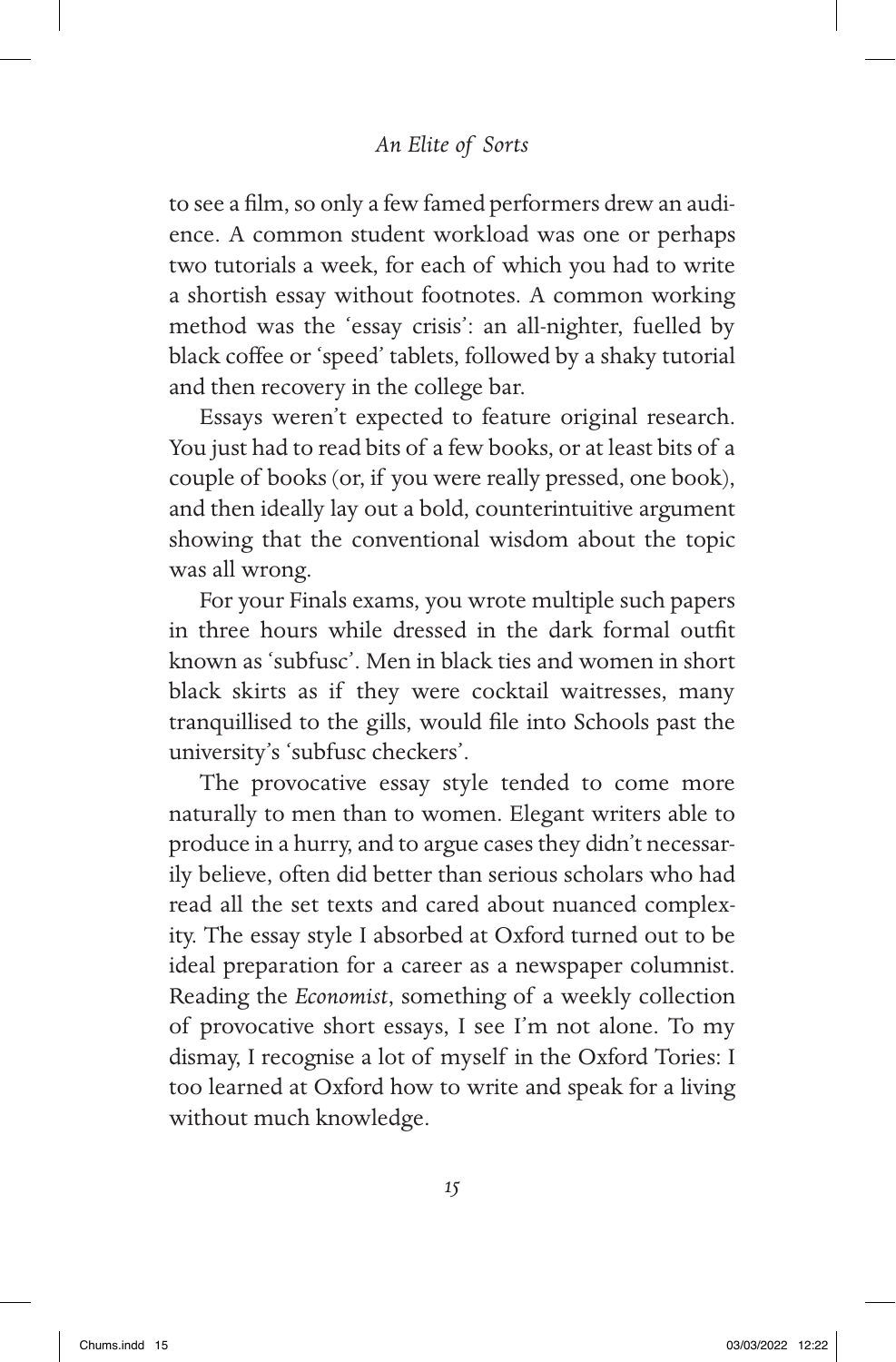Scientists and engineers generally worked harder, with laboratory sessions and essential lectures. But they were a minority: about two-thirds of Oxford undergraduates in the early 1980s studied arts subjects.<sup>24</sup>

At its best, the tutorial system worked beautifully: an hour alone with a brilliant thinker who spent an hour exercising your mind with Socratic questions. One classics tutor at Oxford told me that he saw it as his job to free students from the 'straitjacket' of family and school that had shaped their minds – to help them think for themselves. Sometimes that happened. I still remember the time I was wittering on blithely about Louis XIV imposing some new tax on seventeenth-century France, when the tutor asked, 'So how exactly do you think he did that?' Suddenly I glimpsed the practical issues of trying to govern a territory for most of history. Louis had probably sent out messengers on horseback, and local powerbrokers had either ignored his edict, if it ever reached them, or executed only bits of it.

A clever, self-motivated student could get a lot out of Oxford. A tutor of Ed Balls, the future Labour politician, recalled: 'He understood the subject matter but also thought how you would turn it into policy. One sometimes felt after a tutorial that all your ideas had been sucked out of you. Not only did he want to know about theory X, he also wanted to know what you thought about it and how it could be applied.'25

Robin Lane Fox, who tutored Dominic Cummings in ancient history, recalls him as a brilliant, hard-working student fascinated by the great decision-makers from Alexander the Great to Lenin. 'He got a very good First in both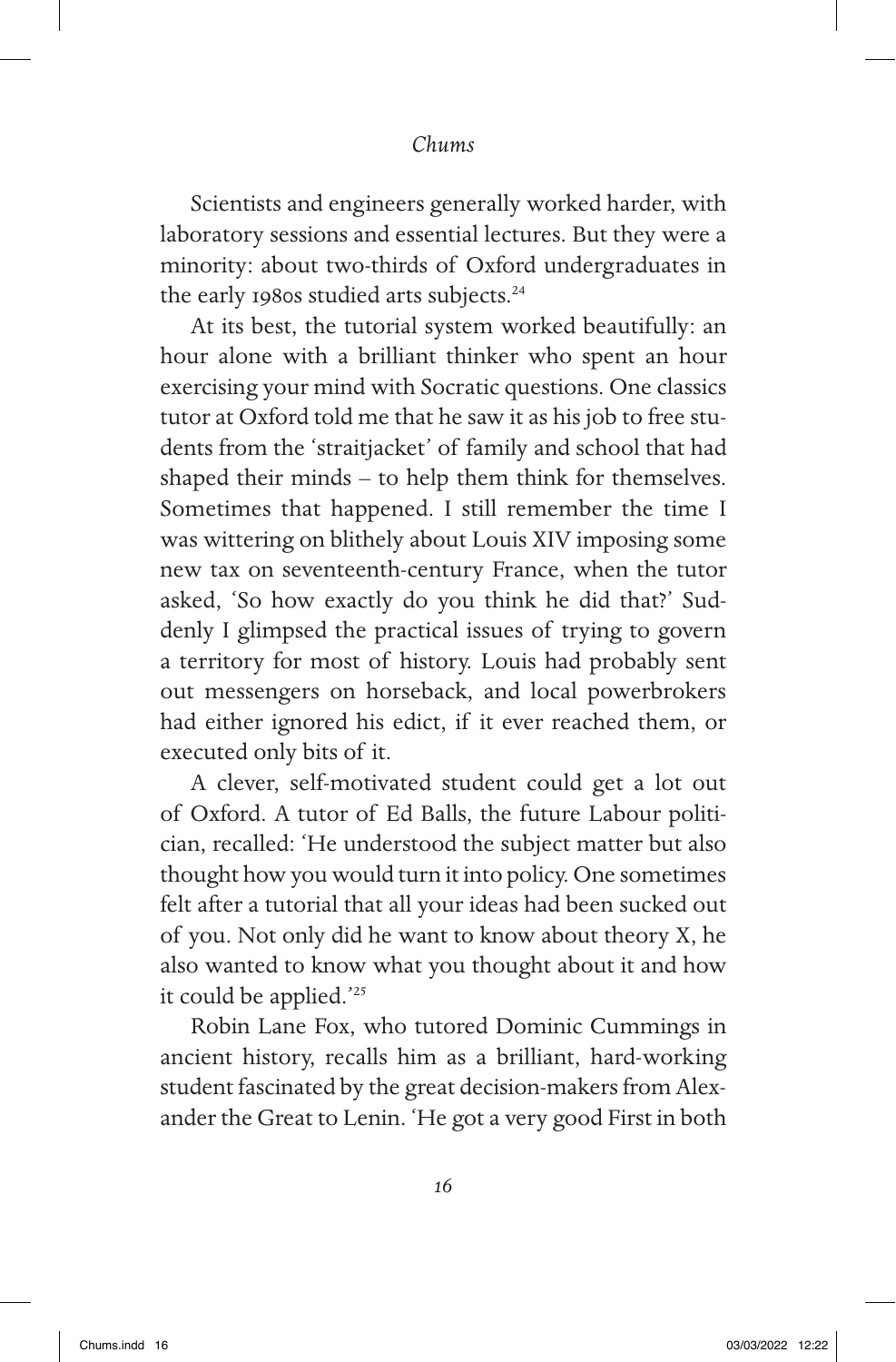parts in three years,' said Lane Fox, adding that Cummings was 'a whole class better intellectually and in Finals' than Johnson. Cummings did not spend his Oxford years polishing his rhetoric. 'I'm not articulate,' he has claimed, in what seems to be a jibe at his political peers with their 'moronic' debates.<sup>26</sup>

But academically speaking, most of us got rather less out of Oxford. When I reread my essays while revising for Finals, they were so pathetic that I felt like writing to my tutors to apologise. Very often a tutorial would go like this: aged eighteen, hungover and distracted by a thousand other things, you'd read out your pitiful but elegant essay, which you'd finished at 5 a.m. The tutor would point out the gaps in your knowledge. For an hour, you'd try to talk your way around those gaps.

One tutor pointed out a flaw in my argument by quoting something that the French thinker Roland Barthes had said about reality being a construct. I replied, 'Barthes thought reality was a construct, but then he was run over by a laundry van,' which was about the only thing I knew about him. I thought I'd made a hilarious joke. 'He was,' agreed the tutor, and he allowed me to move on. He was a fellow at another college to which I'd been farmed out, and improving my mind wasn't his priority. It wasn't mine either.

Bluffing your way through tutorials was considered an art. *Cherwell* once praised Simon Stevens (who went on to run the NHS from 2013 to 2021) as 'Oxford's most talented off-the-cuff tutorial faker': 'Recently Simes read out almost half of an essay to his tutor before his partner revealed that he was "reading" from a blank piece of paper.'<sup>27</sup>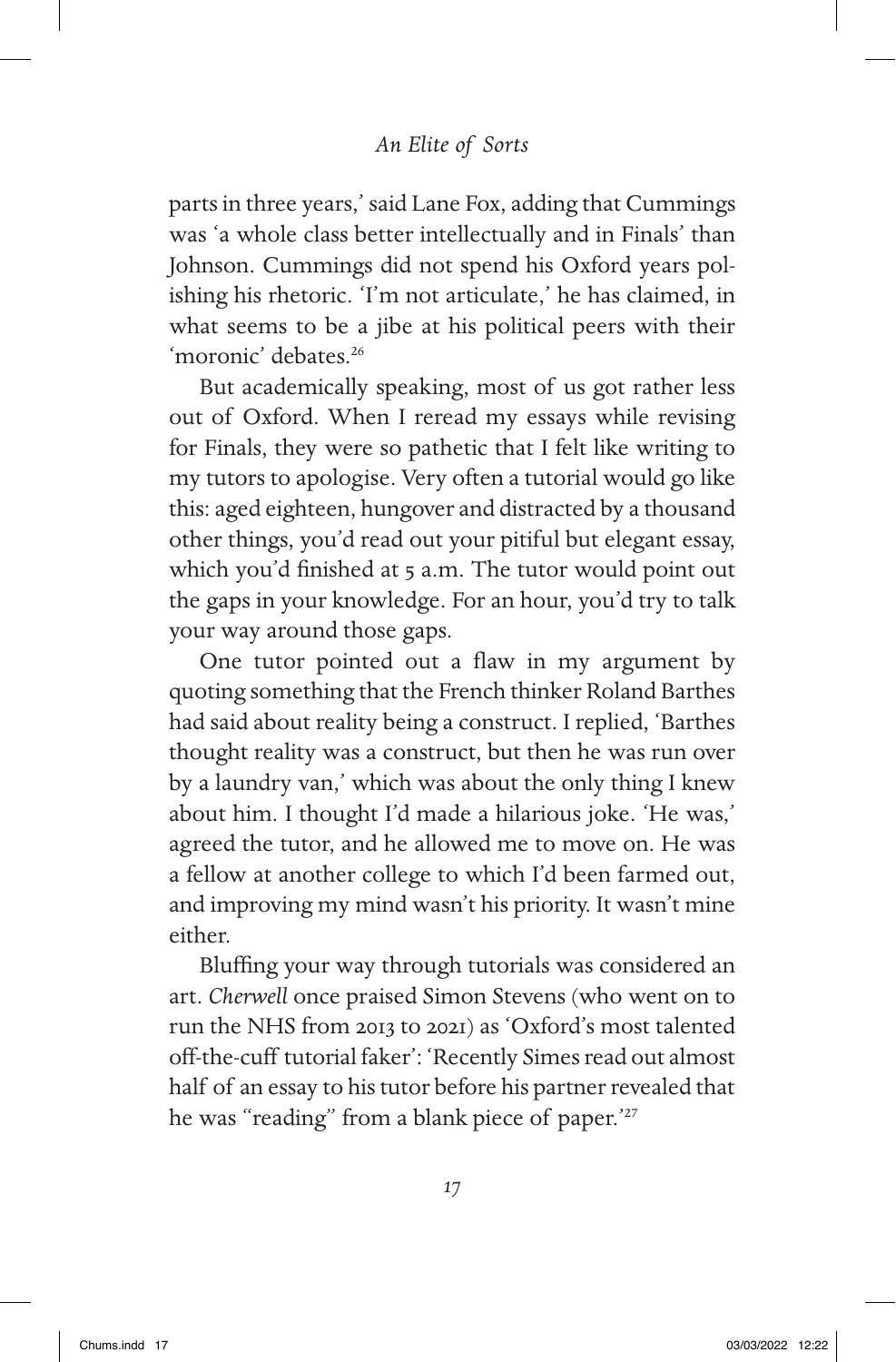Of course, tutors generally knew what tutorial fakers were up to, but as one tutor later told me: 'You can tell whether a student is bluffing. The question is whether you can be bothered. Tutors have seen so many people like you. There's just a bulk of really rather dull students who are quite forgettable.'

If a student wanted to waste his three years drinking beer, many tutors in the 1980s felt that that was his affair. Younger tutors tended to be more invested in their own research. Some older tutors had got their jobs in bygone amateur days, didn't have PhDs, might make it to retirement without ever publishing an academic paper, and lived off sherry. Alcohol – abundant and free at High Table – was an institutionalised element of the Oxbridge don's life in the 1980s. Margaret Grieco, of the Institute of Transport Studies, said that in her husband's first three months as fellow of a Cambridge college at the time, he went from being a 'very moderate drinker' to existing in an almost continuous drunken state.<sup>28</sup>

In short, a lot of 1980s tutors couldn't care less if the student hadn't written the essay or was talking without knowledge. And in any case, as I have since discovered, talking without knowledge is useful preparation for professional life – more useful than, say, an understanding of Roland Barthes. You could leave Oxford in my day transformed by the world's best staff-to-student ratio, or having learned nothing except how to bluff your way in a plausible accent. Even Roy Jenkins, the university's chancellor from 1987 to 2003, admitted that Oxford at its worst was 'glib and flippant'.<sup>29</sup>

Kalypso Nicolaïdis, Oxford professor of international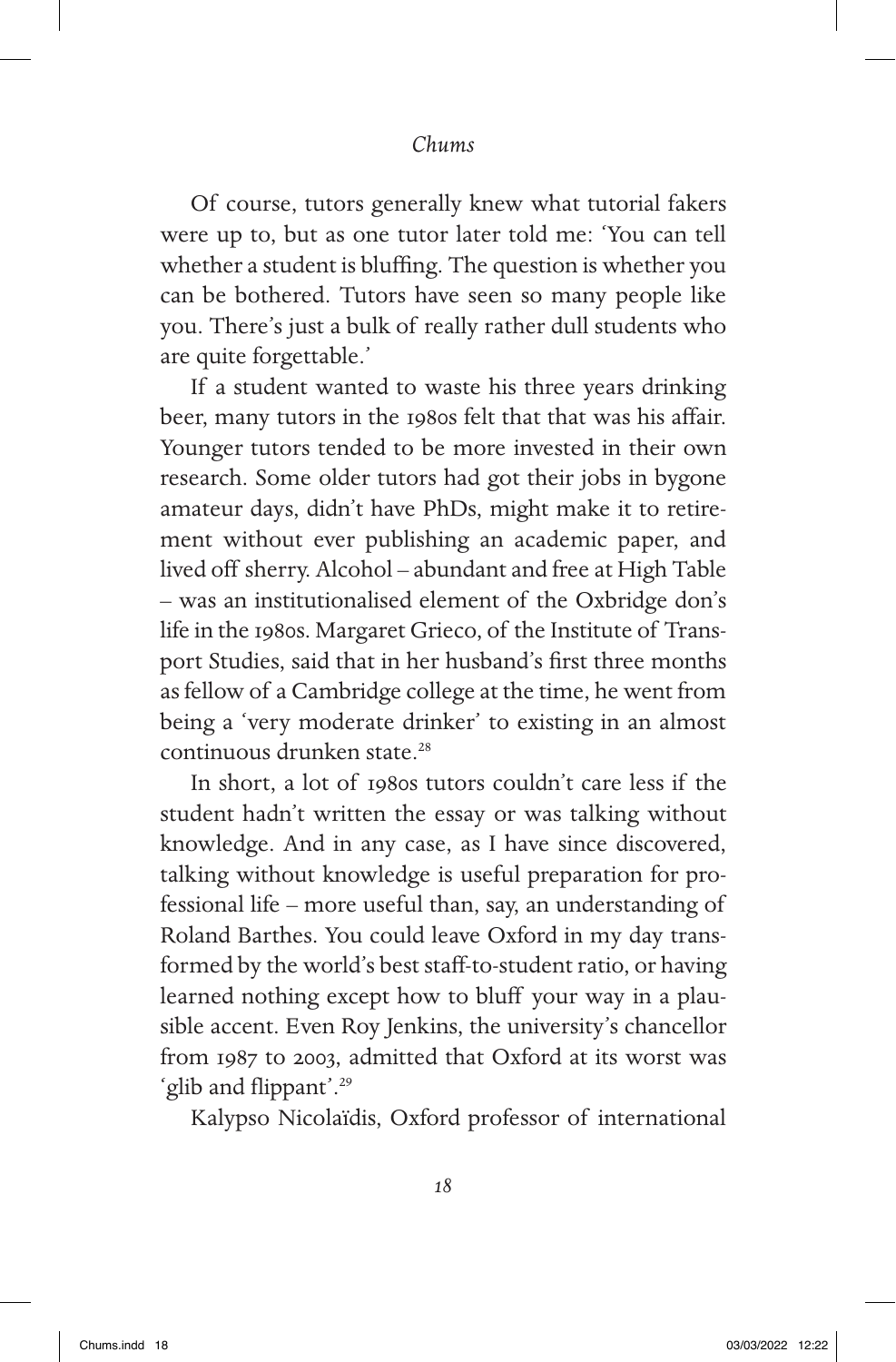relations, now on leave at the European University Institute in Florence, says:

If a student is capable of producing two well-written essays a week, with well-structured arguments, they can kind of get away with not knowing much about the subjects. This may sound superficial, but communicating is useful in life. Sometimes you need to convince people succinctly, especially if you go into politics. Oxford will reward it.

But, she adds,

[I]t's not what Oxford is about. Why would I want to be a professor at this university if this is what it's about? If you ask the faculty, we would say, 'No, our dream and our commitment is to convey knowledge as deeply as possible.' Whether as a student you want to take advantage of this is up to you.

One-on-one tutorials allowed dons great discretion, especially those who taught in the 'college rooms' where they lived. A tutor at my college was known for exposing himself to students, and also for trying to recruit some of them into the intelligence services. Like most things in 1980s Oxford, his habits were treated as a bit of a laugh. Another don I knew was such a serial harasser of his female tutees that finally the college cracked down: he was banned from tutoring women one-on-one.

Political correctness was not rampant at the time. In 1985, most colleges had either one or zero female fellows.<sup>30</sup>